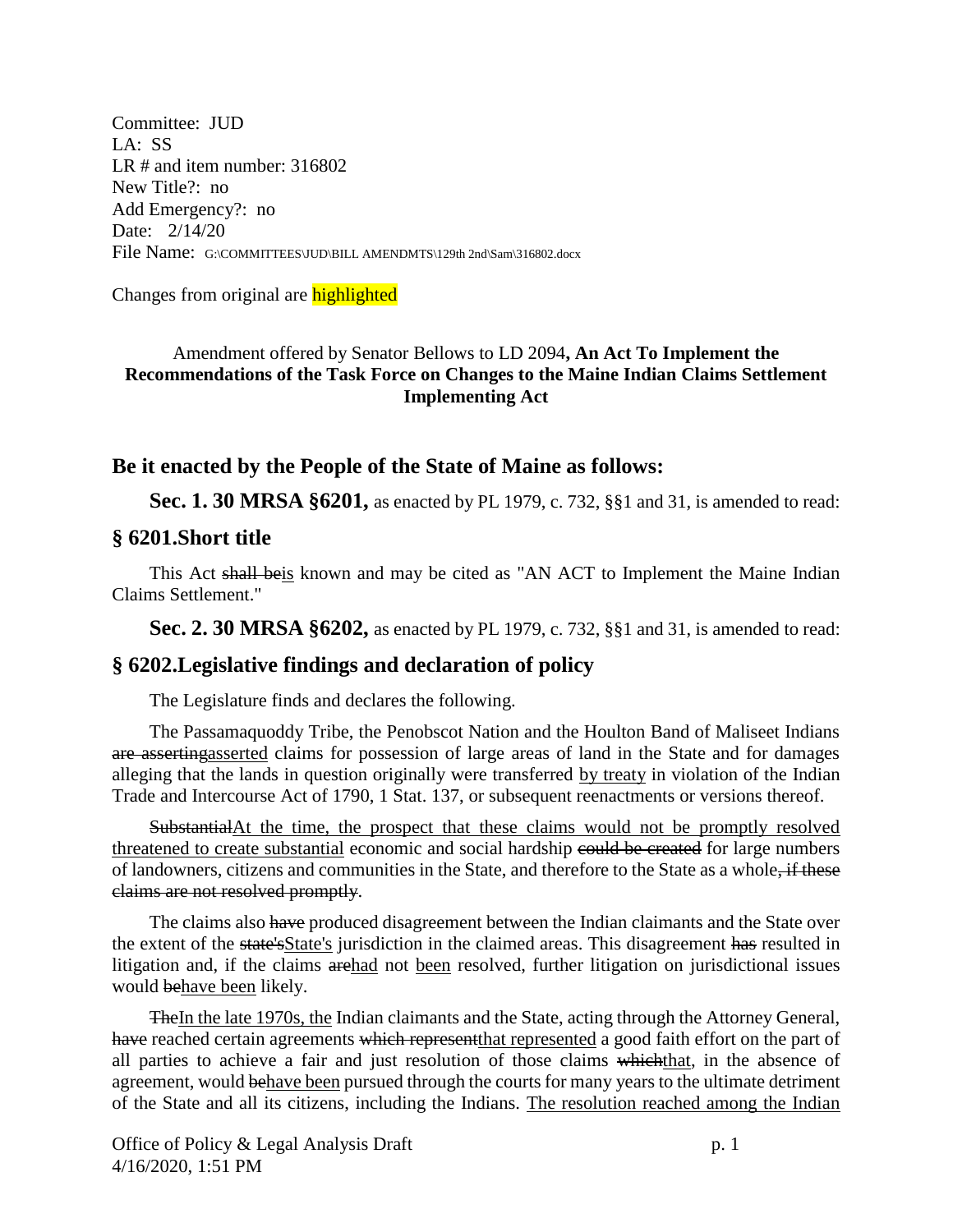claimants and the State affirmed the land transfers and the reservations of rights embodied within the specific treaties that gave rise to the claims at issue, and sought to definitively eliminate any prospect that the claims brought by the Indian claimants would cloud private title to land in the State.

The foregoing agreement between the Indian claimants and the State also represents a good faith effort by the Indian claimants and the State to achieve a just and fair resolution of their disagreement over jurisdiction on the present Passamaquoddy and Penobscot Indian reservations and in the claimed areas. To that end, the Passamaquoddy Tribe and the Penobscot Nation have agreed to adopt the laws of the State as their own to the extent provided in this Act. The Houlton Band of Maliseet Indians and its lands will be wholly subject to the laws of the State.

It is the purpose of this Act to implement in part the foregoing agreement.

**1. Rights, privileges, powers, duties and immunities.** The purpose of the amendments to this chapter enacted in 2020 is to establish that the Passamaquoddy Tribe, the Penobscot Nation and the Houlton Band of Maliseet Indians enjoy rights, privileges, powers, duties and immunities similar to those of other federally recognized Indian tribes within the United States.

**2. Federal Indian law applies.** Except as otherwise specified in this chapter, federal Indian law applies with regard to the rights, privileges, powers, duties and immunities of the Passamaquoddy Tribe, the Penobscot Nation and the Houlton Band of Maliseet Indians.

**Sec. 3. 30 MRSA §6203,** as amended by PL 2009, c. 636, Pt. B, §1 and affected by §2, is further amended to read:

# **§ 6203.Definitions**

As used in this Act, unless the context indicates otherwise, the following terms have the following meanings.

**1. Commission.** "Commission" means the Maine Indian Tribal-State Commission created by section 6212.

**1-A. Federal Indian law.** "Federal Indian law" means the United States Constitution and all **generally applicable** federal statutes, regulations and case law and subsequent amendments thereto or judicial interpretations thereof, relating to the rights, privileges, powers, duties and immunities of federally recognized Indian tribes within the United States, except those federally recognized Indian tribes subject to United States Public Law 83-280 or a specific treaty or <mark>settlement act</mark>.

**2. Houlton Band of Maliseet Indians.** "Houlton Band of Maliseet Indians" means the Maliseet Tribe of Indians as constituted on March 4, 1789, and all its predecessors and successors in interest, which, as of the date of passage of this ActApril 3, 1980, are represented, as to lands within the United States, by the Houlton Band Council of the Houlton Band of Maliseet Indians.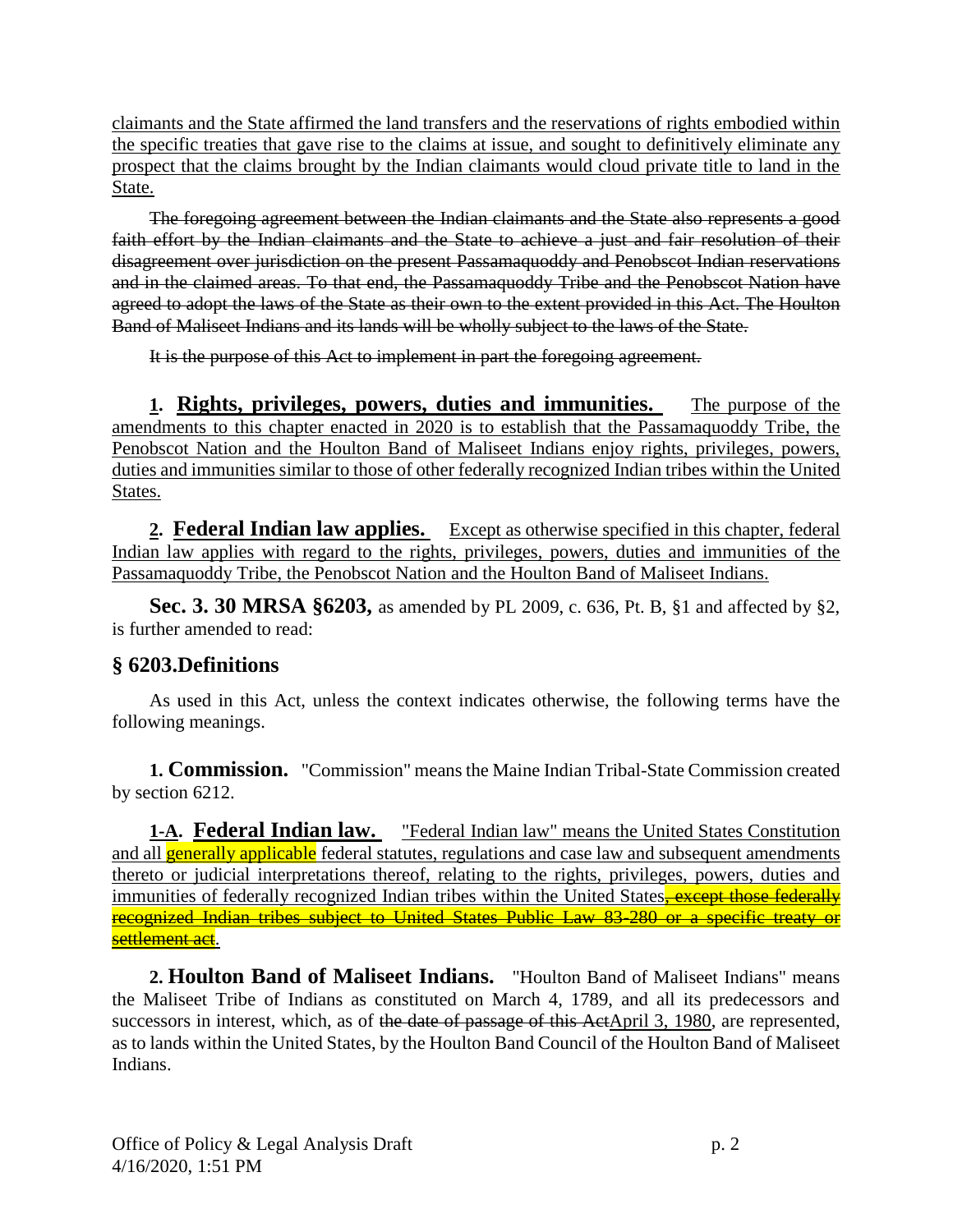2-A. **Houlton Band <del>Trust Land</del>Tribal Lands.** "Houlton Band Trust LandTribal Lands" means land or other natural resources acquired by the secretary in trust for the Houlton Band of Maliseet Indians, in compliance with the terms of this Actsection 6205-A and the Maine Indian Claims Settlement Act of 1980, United States Public Law 96-420, with moneysmoney from the original \$900,000 congressional appropriation and interest thereon deposited in the Land Acquisition Fund established for the Houlton Band of Maliseet Indians pursuant to United States Public Law 96-420, Section 5, United States Code, Title 25, Section 1724, or with proceeds from a taking of Houlton Band Trust LandTribal Lands for public uses pursuant to the laws of this State or the United States, or as otherwise authorized by section 6205-A.

**3. Land or other natural resources.** "Land or other natural resources" means any real property or other natural resources, or any interest in or right involving any real property or other natural resources, including, but without limitation, minerals and mineral rights, timber and timber rights, water and water rights and hunting and fishing rights.

**4. Laws of the State.** "Laws of the State" means the Constitution of Maine and all statutes, rules or regulations and the common law of the State and its political subdivisions, and subsequent amendments thereto or judicial interpretations thereof.

**5. Passamaquoddy Indian Reservation.** "Passamaquoddy Indian Reservation" means those lands reserved to the Passamaquoddy Tribe by agreement with the StateCommonwealth of Massachusetts dated September 19, 1794, excepting any parcel within such lands transferred to a person or entity other than a member of the Passamaquoddy Tribe subsequent to such agreement and prior to the effective date of this ActOctober 10, 1980. If any lands reserved to the Passamaquoddy Tribe by the aforesaid agreement hereafter are acquired by the Passamaquoddy Tribe, or the secretary on its behalf, that land shallmust be included within the Passamaquoddy Indian Reservation. For purposes of this subsection, the lands reserved to the Passamaquoddy Tribe by the aforesaid agreement shall beare limited to Indian Township in Washington County; Pine Island, sometimes referred to as Taylor's Island, located in Big Lake, in Washington County; 100 acres of land located on Nemcass Point, sometimes referred to as Governor's Point, located in Washington County and shown on a survey of John Gardner whichthat is filed in the Maine State Archives, Executive Council Records, Report Number 264 and dated June 5, 1855; 100 acres of land located at Pleasant Point in Washington County as described in a deed to Captain John Frost from Theodore Lincoln, Attorney for Benjamin Lincoln, Thomas Russell, and John Lowell dated July 14, 1792, and recorded in the Washington County Registry of Deeds on April 27, 1801, at Book 3, Page 73; and those 15 islands in the St. Croix River in existence on September 19, 1794 and located between the head of the tide of that river and the falls below the forks of that river, both of which points are shown on a 1794 plan of Samuel Titcomb whichthat is filed in the Maine State Archives in Maine Land Office Plan Book Number 1, page 33. The "Passamaquoddy Indian Reservation" includes those lands which that have been or may be acquired by the Passamaquoddy Tribe within that portion of the Town of Perry whichthat lies south of Route 1 on the east side of Route 190 and south of lands now owned or formerly owned by William Follis on the west side of Route 190, provided that no such lands may be included in the Passamaquoddy Indian Reservation until the Secretary of State receives certification from the treasurer of the Town of Perry that the Passamaquoddy Tribe has paid to the Town of Perry the amount of \$350,000, provided that the consent of the Town of Perry would be voided unless the payment of the \$350,000 is made within 120 days of the effective date of this section. Any

Office of Policy & Legal Analysis Draft p. 3 4/16/2020, 1:51 PM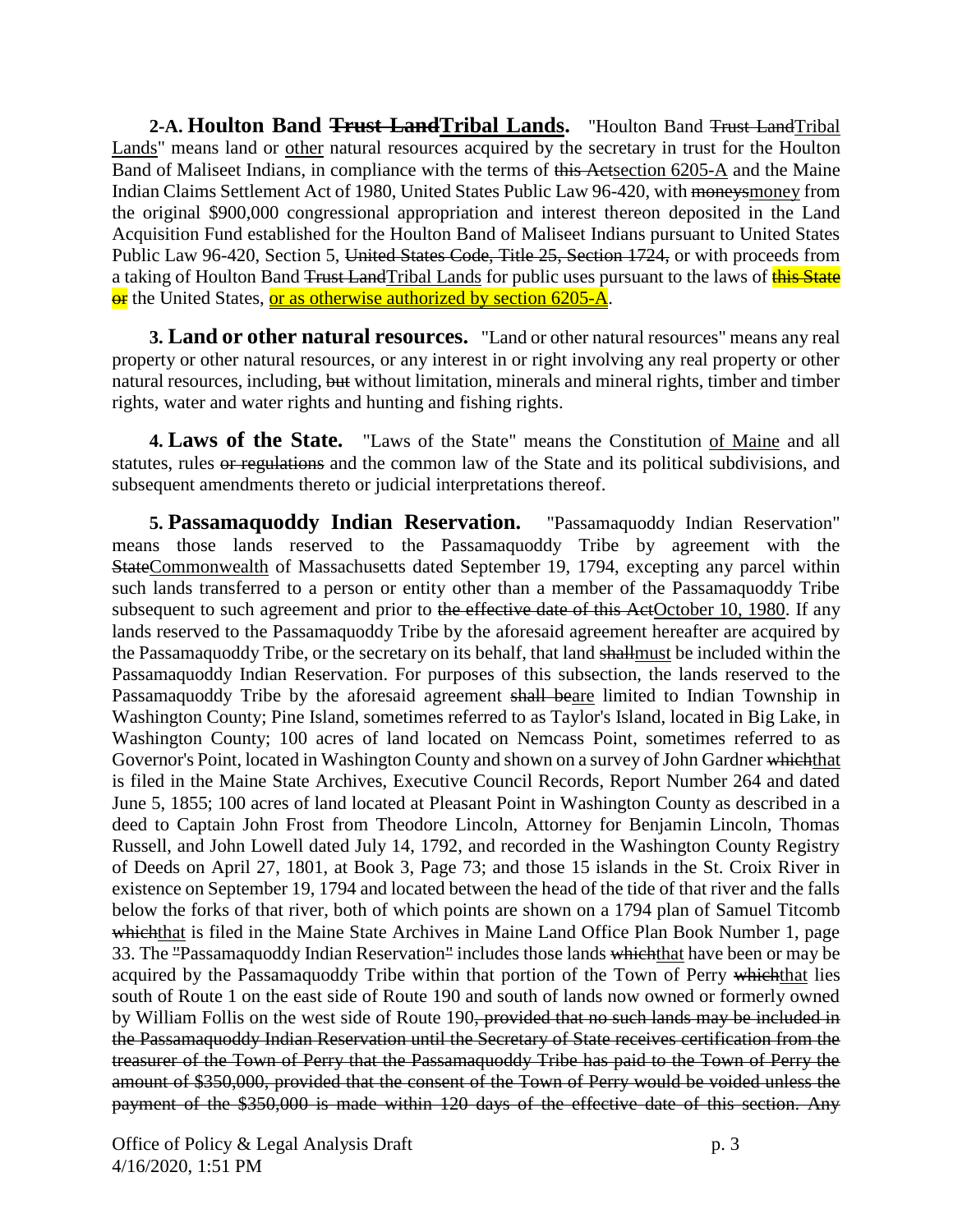commercial development of those lands must be by approval of the voters of the Town of Perry with the exception of land development currently in the building stages.

**6. Passamaquoddy Indian territory.** "Passamaquoddy Indian territory" means that territory defined by section 6205, subsection 1.

**7. Passamaquoddy Tribe.** "Passamaquoddy Tribe" means the Passamaquoddy Indian Tribe as constituted on March 4, 1789, and all its predecessors and successors in interest, whichthat, as of the date of passage of this ActApril 3, 1980, are represented by the Joint Tribal Council of the Passamaquoddy Tribe, with separate councils at the Indian Township and Pleasant Point Reservations.

**8. Penobscot Indian Reservation.** "Penobscot Indian Reservation" means the islands in the Penobscot River reserved to the Penobscot Nation by agreement with the StatesCommonwealth of Massachusetts and the State of Maine consisting solely of Indian Island, also known as Old Town Island, and all islands in that river northward thereof that existed on June 29, 1818, excepting any island transferred to a person or entity other than a member of the Penobscot Nation subsequent to June 29, 1818, and prior to the effective date of this ActOctober 10, 1980. If any land within Nicatow Island is hereafter acquired by the Penobscot Nation, or the secretary on its behalf, that land must be included within the Penobscot Indian Reservation.

The "Penobscot Indian Reservation" includes the following parcels of land that have been or may be acquired by the Penobscot Nation from Bangor Pacific Hydro Associates as compensation for flowage of reservation lands by the West Enfield dam: A parcel located on the Mattagamon Gate Road and on the East Branch of the Penobscot River in T.6 R.8 WELSW.E.L.S., which is a portion of the "Mattagamon Lake Dam Lot" and has an area of approximately 24.3 acres, and Smith Island in the Penobscot River, which has an area of approximately one acre.

The "Penobscot Indian Reservation" also includes a certain parcel of land located in Argyle, Penobscot County consisting of approximately 714 acres known as the Argyle East Parcel and more particularly described as Parcel One in a deed from the Penobscot Indian Nation to the United States of America dated November 22, 2005 and recorded at the Penobscot County Registry of Deeds in Book 10267, Page 265.

### **9. Penobscot Indian territory.** "Penobscot Indian territory" means that territory defined by section 6205, subsection 2.

**10. Penobscot Nation.** "Penobscot Nation" means the Penobscot Indian Nation as constituted on March 4, 1789, and all its predecessors and successors in interest, whichthat, as of the date of passage of this ActApril 3, 1980, are represented by the Penobscot Reservation Tribal Council.

**11. Secretary.** "Secretary" means the Secretary of the Interior of the United States.

**12. Settlement Fund.** "Settlement Fund" means the trust fund established for the Passamaquoddy Tribe and Penobscot Nation by the United States pursuant to congressional legislation extinquishingextinguishing aboriginal land claims in Maine.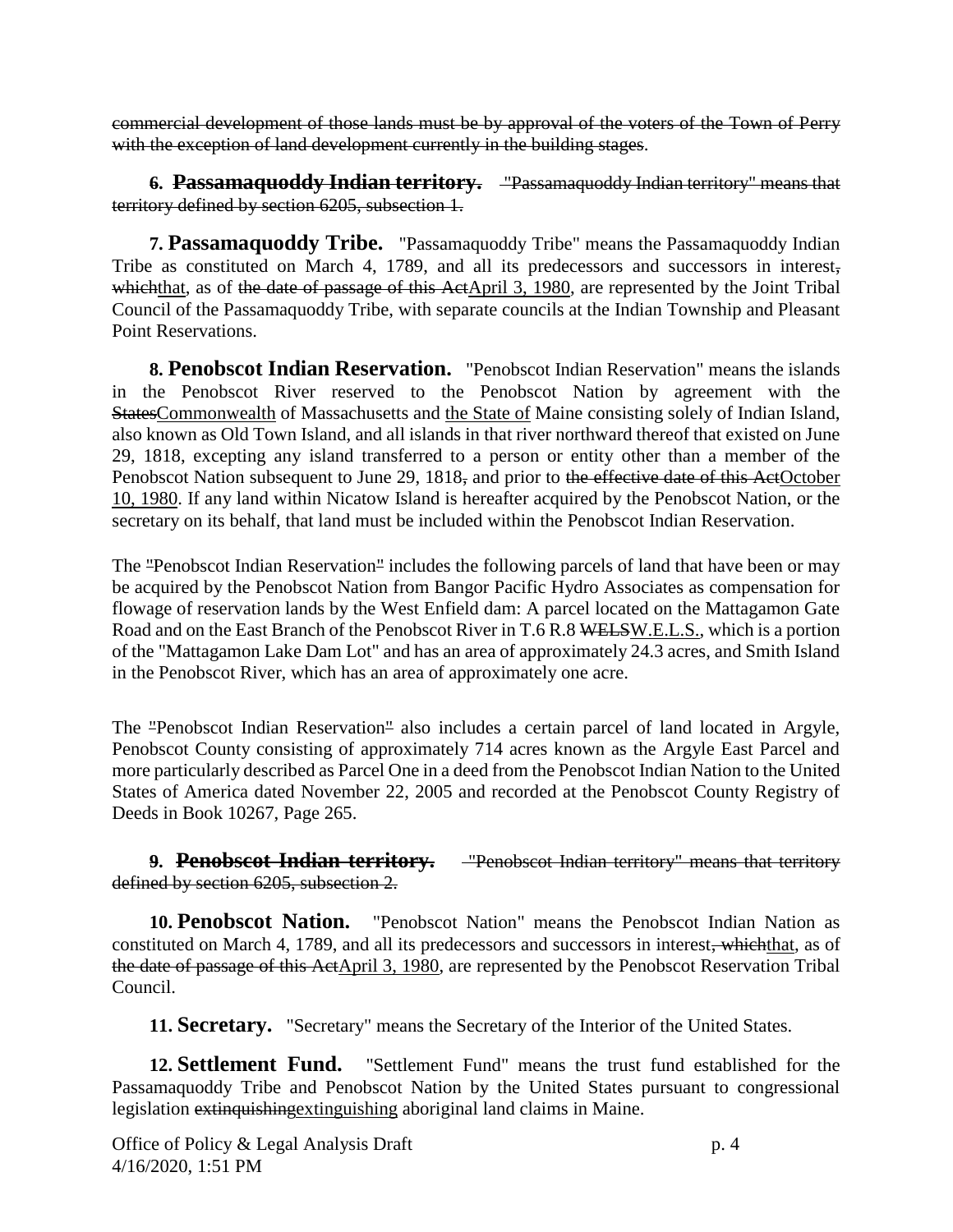**13. Transfer.** "Transfer" includes, but is not necessarily limited to, any voluntary or involuntary sale, grant, lease, allotment, partition or other conveyance; any transaction the purpose of which was to effect a sale, grant, lease, allotment, partition or other conveyance; and any act, event or circumstance that resulted in a change in title to, possession of, dominion over, or control of land or other natural resources.

**14. Tribal lands.** "Tribal lands" of the Passamaquoddy Tribe, the Penobscot Nation or the Houlton Band of Maliseet Indians means any land held by the secretary in trust for the relevant tribe and any reservation land held by the relevant tribe. "Tribal lands" is not limited to those lands held by the secretary in trust or reservation land held by the relevant tribe as of the enactment of this subsection, but includes those lands that are acquired after the enactment of this subsection and held by the secretary in trust for the relevant tribe and reservation lands acquired after the enactment of this subsection and held by the relevant tribe.

**Sec. 4. 30 MRSA §6204,** as enacted by PL 1979, c. 732, §§1 and 31, is repealed.

**Sec. 5. 30 MRSA §6205,** as amended by PL 2013, c. 91, §§1 and 2 and affected by §3, is further amended to read:

# **§ 6205. Indian territory Passamaquoddy Tribal Lands and Penobscot Tribal Lands**

**1. Passamaquoddy <del>Indian territory</del> Tribal Lands.** Subject to subsections 3, and 4 and 5, the following lands within the State are known as the "Passamaquoddy Indian territory Tribal Lands:"

A. The Passamaquoddy Indian Reservation;

B. The first 150,000 acres of land acquired by the secretary for the benefit of the Passamaquoddy Tribe from the following areas or lands to the extent that those lands are acquired by the secretary prior to January 31, 1991, are not held in common with any other person or entity and are certified by the secretary by January 31, 1991, as held for the benefit of the Passamaquoddy Tribe:;

The lands of Great Northern Nekoosa Corporation located in T.1, R.8, W.B.K.P. (Lowelltown), T.6, R.1, N.B.K.P. (Holeb), T.2, R.10, W.E.L.S. and T.2, R.9, W.E.L.S.; the land of Raymidga Company located in T.1, R.5, W.B.K.P. (Jim Pond), T.4, R.5, B.K.P.W.K.R. (King and Bartlett), T.5, R.6, B.K.P.W.K.R. and T.3, R.5, B.K.P.W.K.R.; the land of the heirs of David Pingree located in T.6, R.8, W.E.L.S.; any portion of Sugar Island in Moosehead Lake; the lands of Prentiss and Carlisle Company located in T.9, S.D.; any portion of T.24, M.D.B.P.P.; the lands of Bertram C. Tackeff or Northeastern Blueberry Company, Inc. in T.19, M.D.B.P.P.; any portion of T.2, R.8, N.W.P.; any portion of T.2, R.5, W.B.K.P. (Alder Stream); the lands of Dead River Company in T.3, R.9, N.W.P., T.2, R.9, N.W.P., T.5, R.1, N.B.P.P. and T.5, N.D.B.P.P.; any portion of T.3, R.1, N.B.P.P.; any portion of T.3, N.D.; any portion of T.4, N.D.; any portion of T.39, M.D.; any portion of T.40, M.D.; any portion of T.41, M.D.; any portion of T.42, M.D.B.P.P.; the lands of Diamond International Corporation, International Paper Company and Lincoln Pulp and Paper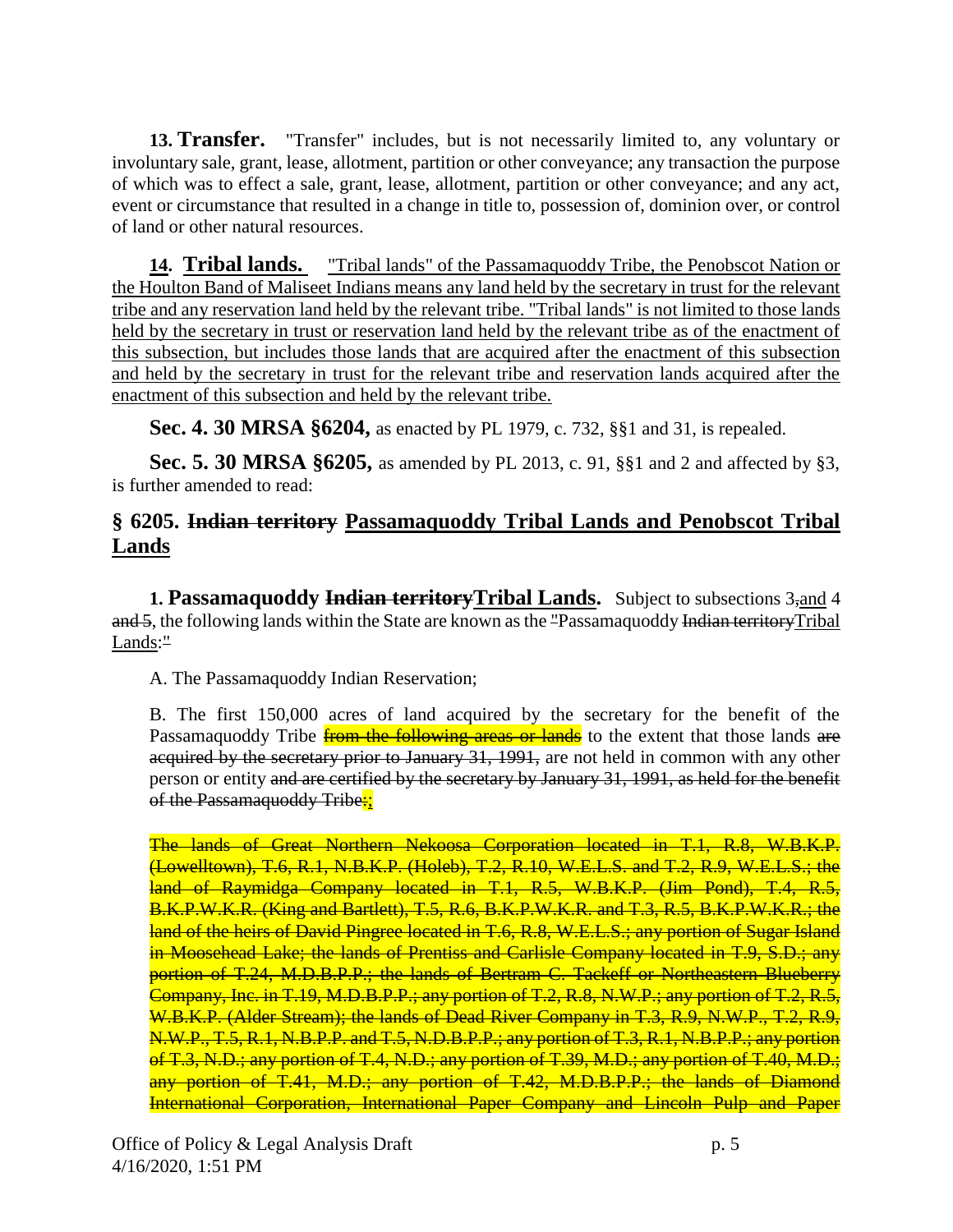Company located in Argyle; and the lands of the Dyer Interests in T.A.R.7 W.E.I. N.W.P., T.3 R.3. N.B.K.P. (Alder Brook Township), T.3 R.4 N.B.K.P. (Hammond Township), T.2 R.4 N.B.K.P. (Pittston Academy Grant), T.2 R.3 N.B.K.P. (Soldiertown Township), and T.4 R.4 N.B.K.P. (Prentiss Township), and any lands in Albany Township acquired by the Passamaquoddy Tribe before January 1, 1991;

C. Any land not exceeding 100 acres in the City of Calais acquired by the secretary for the benefit of the Passamaquoddy Tribe as long as the land is acquired by the secretary prior to January 1, 2001, is not held in common with any other person or entity and is certified by the secretary by January 31, 2001, as held for the benefit of the Passamaquoddy Tribe, if:;

(1) The acquisition of the land by the tribe is approved by the legislative body of that city; and

(2) A tribal-state compact under the federal Indian Gaming Regulatory Act is agreed to by the State and the Passamaquoddy Tribe or the State is ordered by a court to negotiate such a compact;

D. All land acquired by the secretary for the benefit of the Passamaquoddy Tribe in T. 19, M.D. to the extent that the land is acquired by the secretary prior to January 31, 2020, is not held in common with any other person or entity and is certified by the secretary by January 31, 2020 as held for the benefit of the Passamaquoddy Tribe;

D-1. Land acquired by the secretary for the benefit of the Passamaquoddy Tribe in Centerville consisting of Parcels A, B and C conveyed by Bertram C. Tackeff to the Passamaquoddy Tribe by quitclaim deed dated July 27, 1981, recorded in the Washington County Registry of Deeds in Book 1147, Page 251, to the extent that the land is acquired by the secretary prior to January 31, 2017, is not held in common with any other person or entity and is certified by the secretary by January 31, 2017 as held for the benefit of the Passamaquoddy Tribe;

D-2. Land acquired by the secretary for the benefit of the Passamaquoddy Tribe in Centerville conveyed by Bertram C. Tackeff to the Passamaquoddy Tribe by quitclaim deed dated May 4, 1982, recorded in the Washington County Registry of Deeds in Book 1178, Page 35, to the extent that the land is assequired by the secretary prior to January  $31$ ,  $2023$ , is not held in common with any other person or entity and is certified by the secretary by January 31, 2023 as held for the benefit of the Passamaquoddy Tribe; and

E. Land acquired by the secretary for the benefit of the Passamaquoddy Tribe in Township 21 consisting of Gordon Island in Big Lake, conveyed by Domtar Maine Corporation to the Passamaquoddy Tribe by corporate quitclaim deed dated April 30, 2002, recorded in the Washington County Registry of Deeds in Book 2624, Page 301, to the extent that the land is acquired by the secretary prior to January 31, 2017, is not held in common with any other person or entity and is certified by the secretary by January 31, 2017 as held for the benefit of the Passamaquoddy Tribe.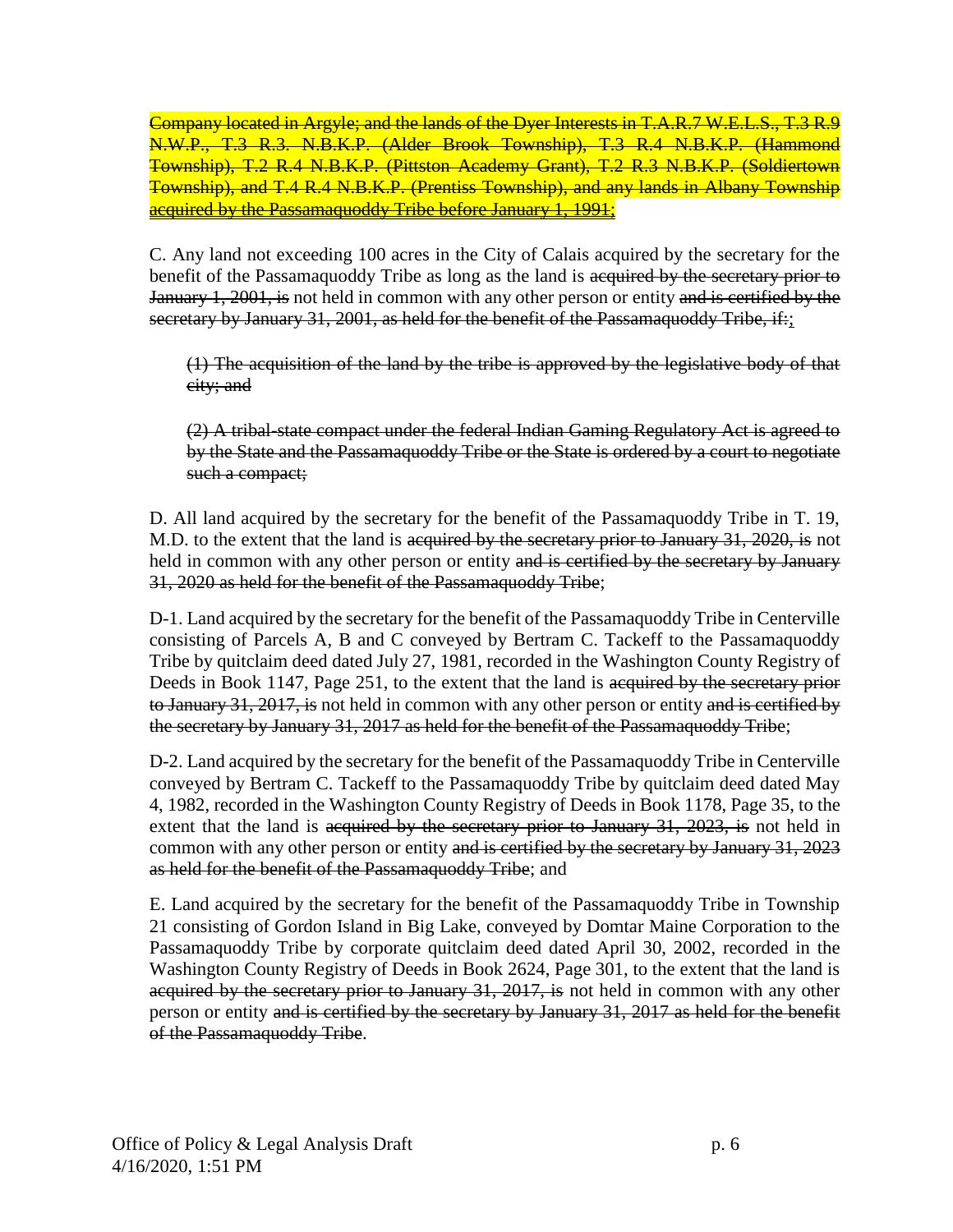**2. Penobscot Indian territoryTribal Lands.** Subject to subsections 3,and 4 and 5, the following lands within the State shall beare known as the "Penobscot Indian territoryTribal Lands:"

A. The Penobscot Indian Reservation; and

B. The first 150,000 acres of land acquired by the secretary for the benefit of the Penobscot Nation from the following areas or lands to the extent that those lands are acquired by the secretary prior to January 31, 2021, are not held in common with any other person or entity and are certified by the secretary by January 31, 2021, as held for the Penobscot Nation:

The lands of Great Northern Nekoosa Corporation located in T.1, R.8, W.B.K.P. (Lowelltown), T.6, R.1, N.B.K.P. (Holeb), T.2, R.10, W.E.L.S. and T.2, R.9, W.E.L.S.; the land of Raymidga Company located in T.1, R.5, W.B.K.P. (Jim Pond), T.4, R.5, B.K.P.W.K.R. (King and Bartlett), T.5, R.6, B.K.P.W.K.R. and T.3, R.5, B.K.P.W.K.R.; the land of the heirs of David Pingree located in T.6, R.8, W.E.L.S.; any portion of Sugar Island in Moosehead Lake; the lands of Prentiss and Carlisle Company located in T.9, S.D.; any portion of T.24, M.D.B.P.P.; the lands of Bertram C. Tackeff or Northeastern Blueberry Company, Inc. in T.19, M.D.B.P.P.; any portion of T.2, R.8, N.W.P.; any portion of T.2, R.5, W.B.K.P. (Alder Stream); the lands of Dead River Company in T.3, R.9, N.W.P., T.2, R.9, N.W.P., T.5, R.1, N.B.P.P. and T.5, N.D.B.P.P.; any portion of T.3, R.1, N.B.P.P.; any portion of T.3, N.D.; any portion of T.4, N.D.; any portion of T.39, M.D.; any portion of T.40, M.D.; any portion of T.41, M.D.; any portion of T.42, M.D.B.P.P.; the lands of Diamond International Corporation, International Paper Company and Lincoln Pulp and Paper Company located in Argyle; any land acquired in Williamsburg T.6, R.8, N.W.P.; any 300 acres in Old Town mutually agreed upon by the City of Old Town and the Penobscot Nation Tribal Government, provided that the mutual agreement must be finalized prior to August 31, 1991; any lands in Lakeville acquired by the Penobscot Nation before January 1, 1991; and all the property acquired by the Penobscot Indian Nation from Herbert C. Haynes, Jr., Herbert C. Haynes, Inc. and Five Islands Land Corporation located in Township 1, Range 6 W.E.L.S.

### **3. Takings under the laws of the State.** This subsection governs takings under the laws of this State.

A. Prior to any taking of land for public uses within either the Passamaquoddy Indian Reservation or the Penobscot Indian Reservation, the public entity proposing the taking, or, in the event of a taking proposed by a public utility, the Public Utilities Commission, shall beis required to find that there is no reasonably feasible alternative to the proposed taking. In making this finding, the public entity or the Public Utilities Commission shall compare the cost, technical feasibility, and environmental and social impact of the available alternatives, if any, with the cost, technical feasibility and environmental and social impact of the proposed taking. Prior to making this finding, the public entity or Public Utilities Commission, after notice to the affected tribe or nation, shall conduct a public hearing in the manner provided by the Maine Administrative Procedure Act, on the affected Indian reservation. The finding of the public entity or Public Utilities Commission may be appealed to the Maine Superior Court.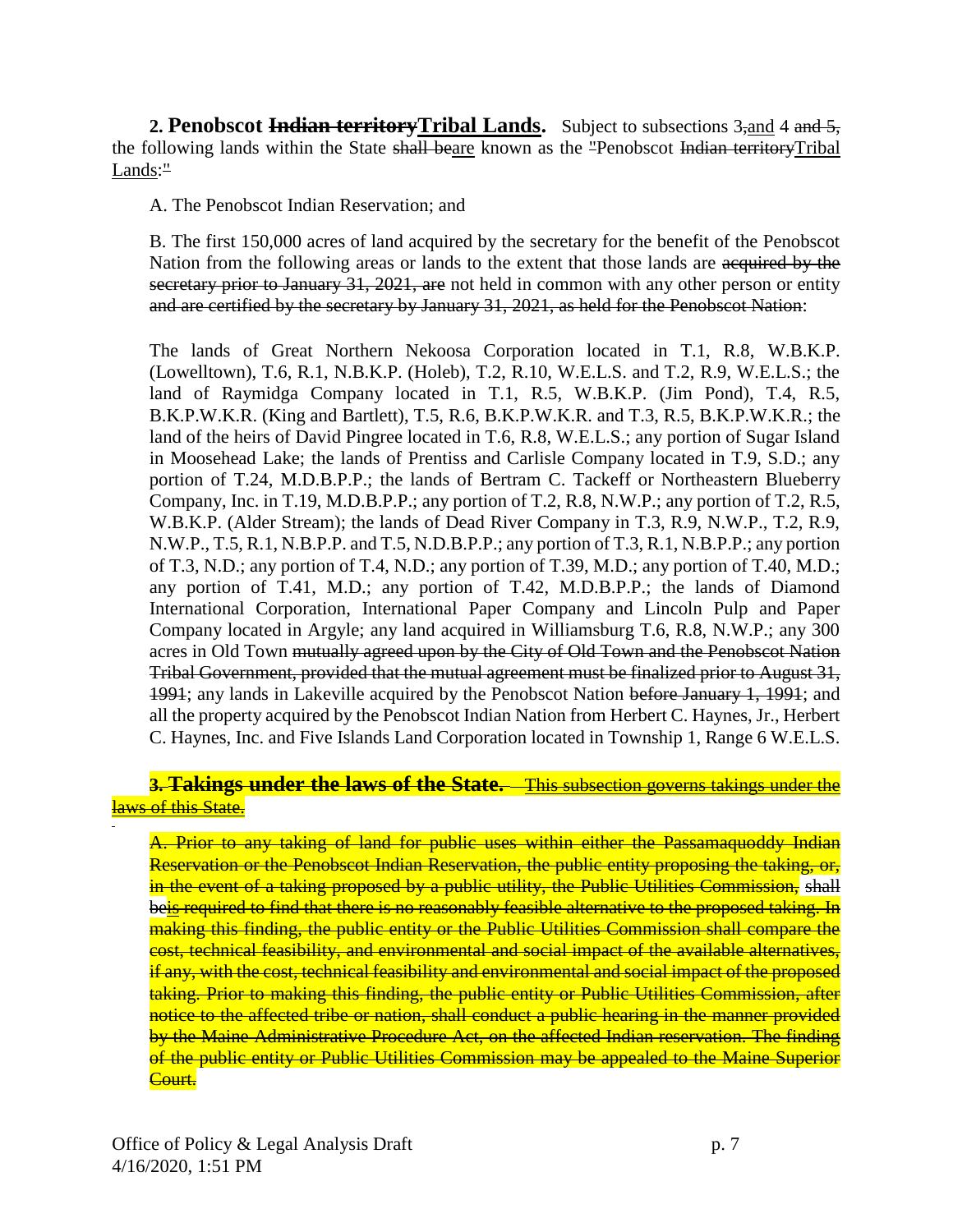In the event of a taking of land for public uses within the Passamaquoddy Indian Reservation or the Penobscot Indian Reservation, the public entity or public utility making the taking shall, at the election of the affected tribe or nation, and with respect to individually allotted lands, at the election of the affected allottee or allottees, acquire by purchase or otherwise for the respective tribe, nation, allottee or allottees a parcel or parcels of land equal in value to that taken; contiguous to the affected Indian reservation; and as nearly adjacent to the parcel taken as practicable. The land so acquired shallmust, upon written certification to the Secretary of State by the public entity or public utility acquiring such land describing the location and boundaries thereof, be included within the Indian Reservationreservation of the affected tribe or nation without further approval of the State. For purposes of this section, land along and adjacent to the Penobscot River shall beis deemed to be contiguous to the Penobscot Indian Reservation. The acquisition of land for the Passamaquoddy Tribe or the Penobscot Nation or any allottee under this subsection shall beis full compensation for any such taking. If the affected tribe, nation, allottee or allottees elect not to have a substitute parcel acquired in accordance with this subsection, the moneysmoney received for such taking shall must be reinvested in accordance with the provisions of paragraph B.

B. If land within either the Passamaquoddy Indian TerritoryTribal Lands or the Penobscot Indian TerritoryTribal Lands but not within either the Passamaquoddy Indian Reservation or the Penobscot Indian Reservation is taken for public uses in accordance with the laws of the State, the money received for said land shall must be reinvested in other lands within 2 years of the date on which the money is received. To the extent that any moneysmoney received areis so reinvested in land with an area not greater than the area of the land taken and located within an unorganized or unincorporated area of the State, the lands so acquired by such reinvestment shallmust be included within the respective Indian territorytribal lands without further approval of the State. To the extent that any moneysmoney received areis so reinvested in land with an area greater than the area of the land taken and located within an unorganized or unincorporated area of the State, the respective tribe or nation shall designate, within 30 days of such reinvestment, that portion of the land acquired by such reinvestment, not to exceed the area taken, which shallmust be included within the respective Indian territorytribal lands. No land acquired pursuant to this paragraph shallmay be included within either Indian Territorytribal lands until the Secretary of Interiorsecretary has certified, in writing, to the Secretary of State the location and boundaries of the land acquired.

**4. Taking under the laws of the United States.** In the event of a taking of land within the Passamaquoddy Indian territoryTribal Lands or the Penobscot Indian territoryTribal Lands for public uses in accordance with the laws of the United States and the reinvestment of the moneys money received from such taking within 2 years of the date on which the moneys aremoney is received, the status of the lands acquired by such reinvestment shallmust be determined in accordance with subsection 3, paragraph B.

**5. Limitations.** No lands held or acquired by or in trust for the Passamaquoddy Tribe or the Penobscot Nation, other than those described in subsections 1, 2, 3 and 4, shall be included within or added to the Passamaquoddy Indian territory or the Penobscot Indian territory except upon recommendation of the commission and approval of the State to be given in the manner required for the enactment of laws by the Legislature and Governor of Maine, provided, however, that no lands within any city, town, village or plantation shall be added to either the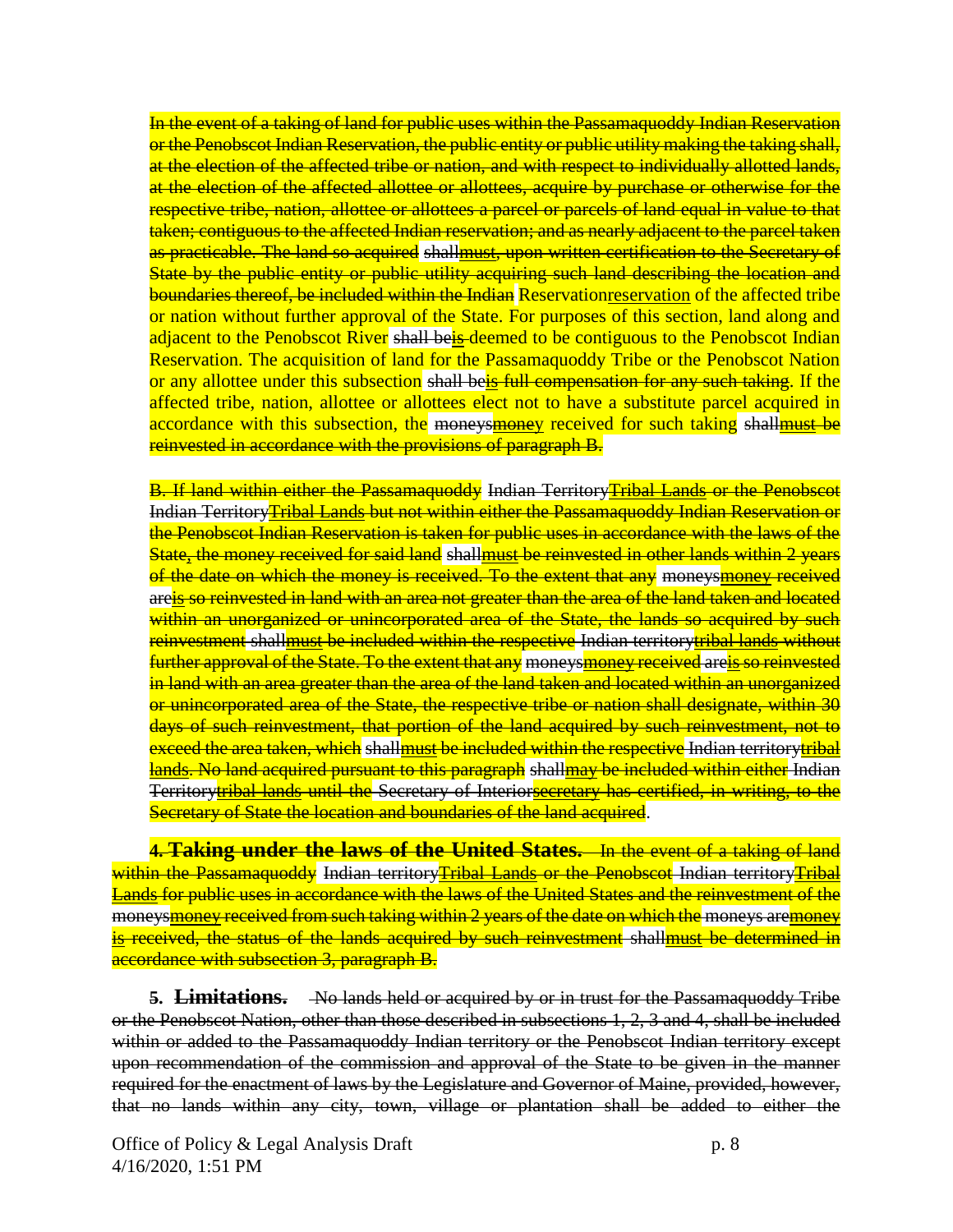Passamaquoddy Indian territory or the Penobscot Indian territory without approval of the legislative body of said city, town, village or plantation in addition to the approval of the State.

Any lands within the Passamaquoddy Indian territory or the Penobscot Indian territory, the fee to which is transferred to any person who is not a member of the respective tribe or nation, shall cease to constitute a portion of Indian territory and shall revert to its status prior to the inclusion thereof within Indian territory.

**6. Acquisition of additional trust land.** Nothing in this chapter limits the ability of the Passamaquoddy Tribe and the Penobscot Nation to acquire trust land in accordance with applicable settlement acts and federal Indian law, including but not limited to the federal Indian Reorganization Act, Public Law 73-383, and their implementing regulations. Except as required by federal Indian law, acquisition of trust land is not subject to approval by the State or any local government within the State.

**Sec. 6. 30 MRSA §6205-A,** as enacted by PL 1981, c. 675, §§2 and 8, is amended to read:

# **§ 6205-A.Acquisition of Houlton Band Trust LandTribal Lands**

**1. ApprovalAcquisition.** The State of Maine approves the acquisition,Lands acquired by the secretary, offor the benefit of the Houlton Band Trust Land within the State of Maine provided as follows of Maliseet Indians in accordance with the requirements of this **sub**section are known as Houlton Band Tribal Lands.

A. No land or other natural resources acquired by the secretary may have the status of Houlton Band Trust LandTribal Lands, or be deemed to be land or other natural resources held in trust by the United States, until the secretary files with the Maine Secretary of State a certified copy of the deed, contract or other instrument of conveyance, setting forth the location and boundaries of the land or other natural resources so acquired. Filing by mail shall beis complete upon mailing.

B. No land or other natural resources may be acquired by the secretary for the Houlton Band of Maliseet Indians until the secretary files with the Maine Secretary of State a certified copy of the instrument creating the trust described in section 6208-A, together with a letter stating that hethe secretary holds not less than \$100,000 in a trust account for the payment of Houlton Band of Maliseet Indians' obligations, and a copy of the claim filing procedures hethe secretary has adopted.

C. No land or natural resources located within any city, town, village or plantation may be acquired by the secretary for the Houlton Band of Maliseet Indians without the approval of the legislative body of the city, town, village or plantation.

**1-A. Acquisition of additional trust land.** Nothing in this chapter limits the ability of the Houlton Band of Maliseet Indians to acquire trust land in accordance with applicable settlement acts and federal Indian law, including but not limited to the federal Indian Reorganization Act, Public Law 73-383, and their implementing regulations. Except as required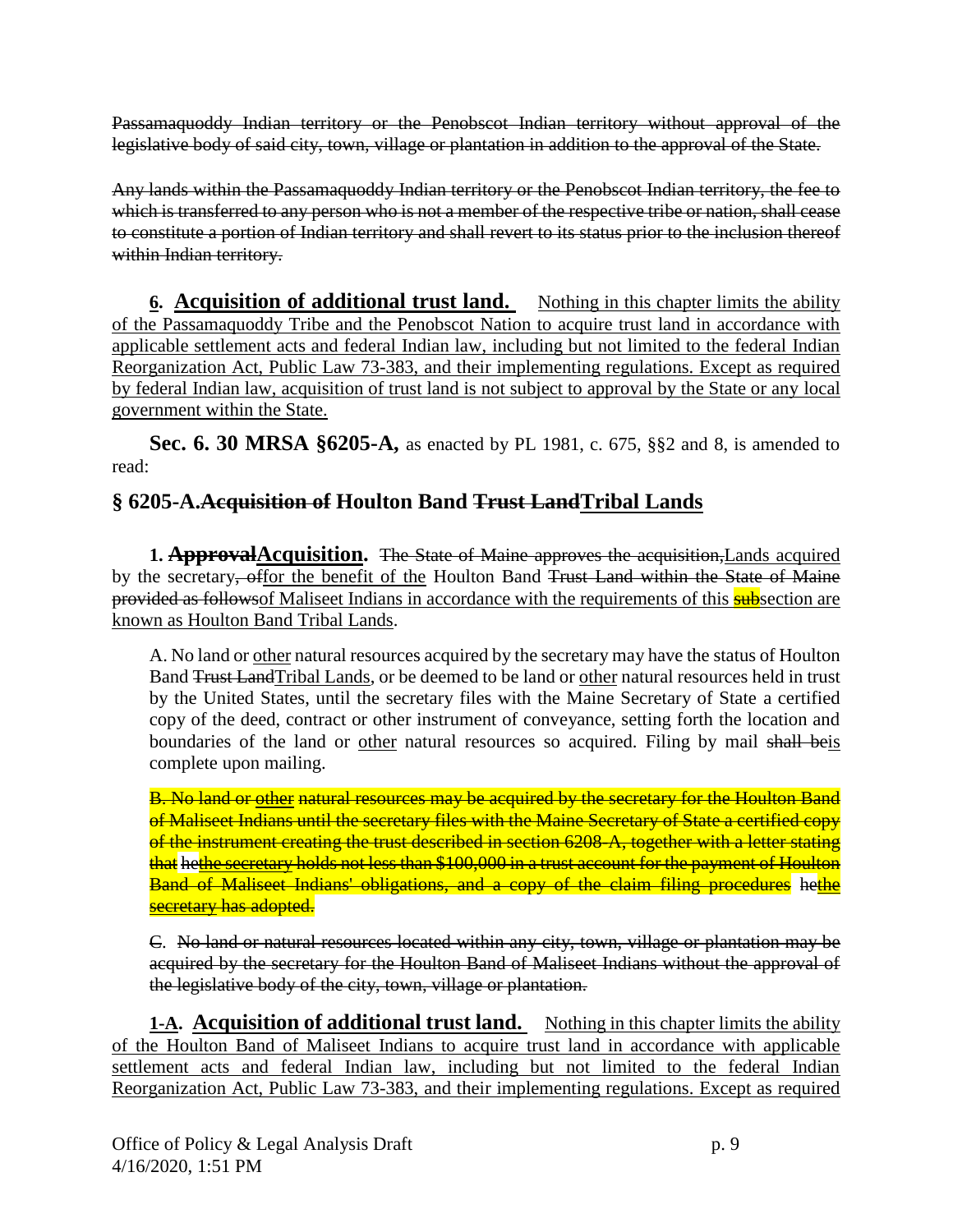by federal Indian law, acquisition of trust land is not subject to approval by the State or any local government within the State.

**2. Takings for public uses.** Houlton Band Trust LandTribal Lands may be taken for public uses in accordance with the laws of the State of Maine to the same extent as privatelyowned privately owned land. The proceeds from any such taking shall must be deposited in the Land Acquisition Fund. The United States shall beis a necessary party to any such condemnation proceeding. After exhausting all state administrative remedies, the United States shall havehas an absolute right to remove any action commenced in the courts of this State to a United States'federal court of competent jurisdiction.

**3. Restraints on alienation.** Any transfer of Houlton Band Trust Land shall be Tribal Lands is void ab initio and without any validity in law or equity, except:

A. Takings for public uses pursuant to the laws of this State;

B. Takings for public uses pursuant to the laws of the United States;

C. Transfers of individual use assignments from one member of the Houlton Band of Maliseet Indians to another band member;

D. Transfers authorized by United States Public Law 96-420, Section 5(g)(3), United States Code, Title 25, Section  $1724(g)(3)$ ; and

E. Transfers made pursuant to a special act of Congress.

If the fee to the Houlton Band Trust Fund LandTribal Lands is lawfully transferred to any person or entity, the land so transferred shall ceaseceases to have the status of Houlton Band Trust LandTribal Lands.

**Sec. 7. 30 MRSA §6206,** as enacted by PL 1979, c. 732, §§1 and 31, is amended to read:

# **§ 6206.Powers and dutiesRights, privileges, powers, duties and immunities of the Indian tribes within their respective Indian territoriesand the State**

**1. General Powerspowers.** Except as otherwise provided in this Act, the State recognizes that the Passamaquoddy Tribe and, the Penobscot Nation, within their respective Indian territories, shall and the Houlton Band of Maliseet Indians and their respective members have, and may exercise and enjoy, all the rights, privileges, powers, duties and immunities<del>, including, but</del> without limitation, the power to enact ordinances and collect taxes, and shall be subject to all the duties, obligations, liabilities and limitations of a municipality of and subject to the laws of the State, provided, however, that internal tribal matters, including membership in the respective tribe or nation, the right to reside within the respective Indian territories, tribal organization, tribal government, tribal elections and the use or disposition of settlement fund income shall not be subject to regulation by the State. The Passamaquoddy Tribe and the Penobscot Nation shall designate such officers and officials as are necessary to implement and administer those laws of the State applicable to the respective Indian territories and the residents thereof. Any resident of the Passamaquoddy Indian territory or the Penobscot Indian territory who is not a member of the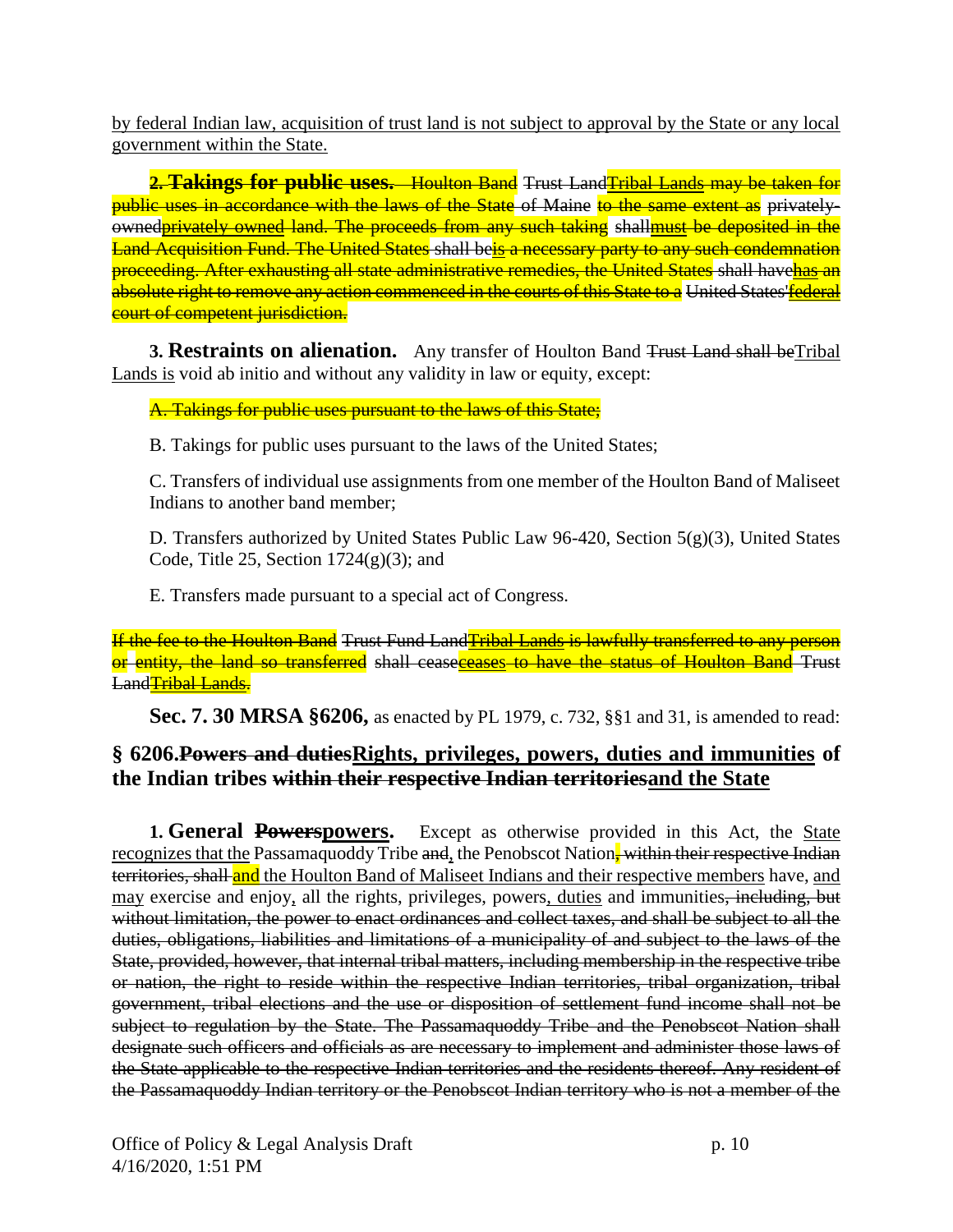respective tribe or nation nonetheless shall be equally entitled to receive any municipal or governmental services provided by the respective tribe or nation or by the State, except those services which are provided exclusively to members of the respective tribe or nation pursuant to state or federal law, and shall be entitled to vote in national, state and county elections in the same manner as any tribal member residing within Indian territory generally afforded to that federally recognized Indian tribes and their members generally have or exercise under federal Indian law.

2. **Power to sue and be sued.** The Passamaquoddy Tribe, and the Penobscot Nation, and the Houlton Band of Maliseet Indians-and their members may sue and be sued in the courts of the State to the same extent as any other entity or person in the State provided except, however, that the respective tribe or, or nation or band and its officers and employees shall beare immune from suit when the respective tribe or, nation or band is acting in its governmental capacity to the same extent as any municipality or like officers or employees thereof within the State. *s*

**3. Ordinances.** The Passamaquoddy Tribe and the Penobscot Nation each shall have the right to exercise exclusive jurisdiction within its respective Indian territory over violations by members of either tribe or nation of tribal ordinances adopted pursuant to this section or section 6207. The decision to exercise or terminate the jurisdiction authorized by this section shall be made by each tribal governing body. Should either tribe or nation choose not to exercise, or to terminate its exercise of, jurisdiction as authorized by this section or section 6207, the State shall have exclusive jurisdiction over violations of tribal ordinances by members of either tribe or nation within the Indian territory of that tribe or nation. The State shall have exclusive jurisdiction over violations of tribal ordinances by persons not members of either tribe or nation.

**Sec. 8. 30 MRSA §6206-A,** as enacted by PL 1981, c. 675, §§3 and 8, is repealed.

**Sec. 9. 30 MRSA §6206-B,** as amended by PL 2009, c. 384, Pt. A., §1 and affected by §4, is further amended to read:

## **§ 6206-B.Law enforcement powers of Houlton Band of Maliseet Indians**

**1. Appointment of tribal law enforcement officers.** The Houlton Band of Maliseet Indians may appoint law enforcement officers who have the authority to enforce all the laws of the State within the Houlton Band Trust LandTribal Lands. This section does not limit the existing authority of tribal officers under tribal law or affect the performance of federal duties by tribal officers.

**2. AuthorityJoint authority of state, county and local law enforcement officers.** StateLaw enforcement officers appointed by the Houlton Band of Maliseet Indians have the authority within Houlton Band Tribal Lands and state and county law enforcement officers and law enforcement officers appointed by the Town of Houlton have the authority within Houlton Band Tribal Lands to enforce rules or regulations adopted by the commission under section 6207, subsection 3 and to enforce all laws of the State within the Houlton Band Trust Landover which the State has exclusive or concurrent jurisdiction under section 6209-C.

**3. Agreements for cooperation and mutual aid.** The Houlton Band of Maliseet Indians and any state, county or local law enforcement agency may enter into agreements for cooperation and mutual aid.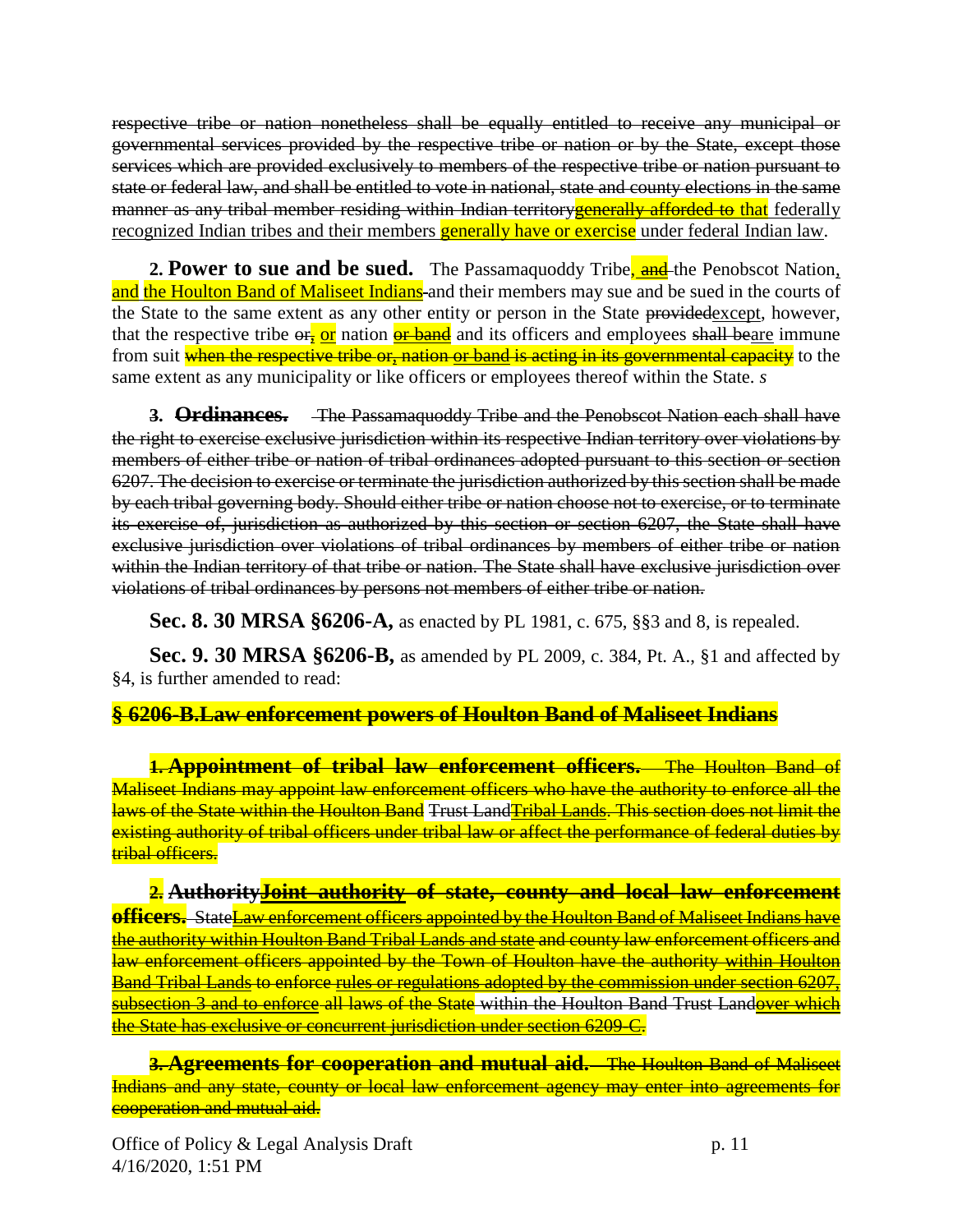**4. Powers, duties and training requirements.** Law enforcement officers appointed by the Houlton Band of Maliseet Indians pursuant to this section possess the same powers, enjoy the same immunities and are subject to the same duties, limitations and training requirements as other corresponding law enforcement officers under the laws of the State.

**5. Report to Legislature.** By January 1, 2010, the Houlton Band of Maliseet Indians shall file a report with the joint standing committee of the Legislature having jurisdiction over judiciary matters detailing the band's experience with the exercise of law enforcement authority under this section. The report must include observations and comments from the state and county law enforcement agencies providing law enforcement services in Aroostook County and from the Houlton Police Department.

**Sec. 10. 30 MRSA §6207,** as amended by PL 1997, c. 739, §12 and affected by §§13 and 14, is further amended to read:

# **§ 6207.Regulation of fishfishing, and wildlife resourceshunting, trapping and other taking of wildlife**

**1. Adoption of ordinances by tribe.** Subject to the limitations of subsection 6, the Passamaquoddy Tribe and the Penobscot Nation each shall have exclusive authority within their respective Indian territories to promulgate and enact ordinances regulating:

A. Hunting, trapping or other taking of wildlife; and

B. Taking of fish on any pond in which all the shoreline and all submerged lands are wholly within Indian territory and which is less than 10 acres in surface area.

Such ordinances shall be equally applicable, on a nondiscriminatory basis, to all persons regardless of whether such person is a member of the respective tribe or nation provided, however, that subject to the limitations of subsection 6, such ordinances may include special provisions for the sustenance of the individual members of the Passamaquoddy Tribe or the Penobscot Nation. In addition to the authority provided by this subsection, the Passamaquoddy Tribe and the Penobscot Nation, subject to the limitations of subsection 6, may exercise within their respective Indian territories all the rights incident to ownership of land under the laws of the State.

**1-A. Jurisdiction of tribes.** Except as otherwise specified in subsections 2-A and 3, the State recognizes the exclusive jurisdiction that the Passamaquoddy Tribe, the Penobscot Nation and the Houlton Band of Maliseet Indians have under federal Indian law to regulate fishing, and hunting, trapping and other taking of wildlife within the boundaries on of their respective tribal lands by:

A. Tribal citizens of any federally recognized Indian tribes; and

B. Nontribal citizens.

**2. Registration stations.** The Passamaquoddy Tribe and the Penobscot Nation shall establish and maintain registration stations for the purpose of registering bear, moose, deer and other wildlife killed within their respective Indian territories and shall adopt ordinances requiring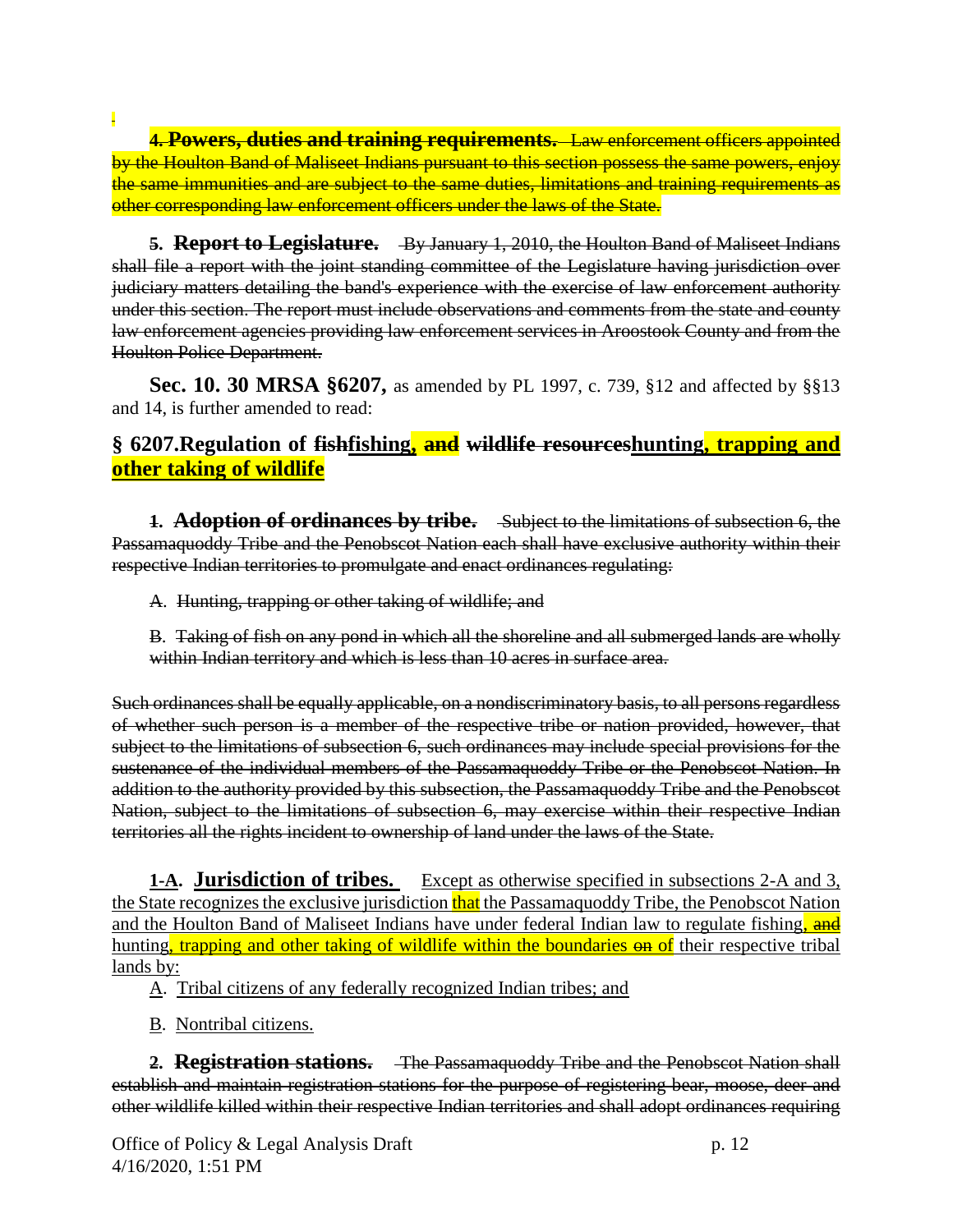registration of such wildlife to the extent and in substantially the same manner as such wildlife are required to be registered under the laws of the State. These ordinances requiring registration shall be equally applicable to all persons without distinction based on tribal membership. The Passamaquoddy Tribe and the Penobscot Nation shall report the deer, moose, bear and other wildlife killed and registered within their respective Indian territories to the Commissioner of Inland Fisheries and Wildlife of the State at such times as the commissioner deems appropriate. The records of registration of the Passamaquoddy Tribe and the Penobscot Nation shall be available, at all times, for inspection and examination by the commissioner.

**2-A. Regulation by State solely for conservation purposes.** Solely for conservation purposes, the State has jurisdiction with respect to the regulation of fishing, and hunting, trapping and other taking of wildlife by Indians off tribal lands to the extent permitted under federal Indian law and in a manner consistent with reserved tribal treaty rights.

**3. Adoption of regulations by the commission.** Subject to the limitations of subsection 6, the **.** Except for sustenance fishing by tribal members within the boundaries of their respective tribal lands which are subject to exclusive jurisdiction of the respective Tribe, Nation, or Band, The the commission shall have has exclusive authority to promulgated adopt fishing rules or regulations onfor:

A. Any pond 50% or more of the linear shoreline of which is within tribal lands, other than those specified in subsection 1, paragraph B, 50% or more of the linear shoreline of which is within Indian territoryponds in which all the shoreline and all submerged lands are wholly within tribal lands and that are less than 10 acres in surface area;

B. Any section of a river or stream both sides of which are within Indian territorytribal lands; and

C. Any section of a river or stream one side of which is within Indian territorytribal lands for a continuous length of 1/2 mile or more.

In promulgatingadopting such rules or regulations the commission shall consider and balance the need to preserve and protect existing and future sport and commercial fisheries, the historical non-Indian fishing interests, the needs or desires of the tribes to establish fishery practices for the sustenance of the tribes or to contribute to the economic independence of the tribes, the traditional fishing techniques employed by and ceremonial practices of Indians in Maine and the ecological interrelationship between the fishery regulated by the commission and other fisheries throughout the State. Such regulation may include without limitation provisions on the method, manner, bag and size limits and season for fishing.

SaidThe rules or regulations shallmust be equally applicable on a nondiscriminatory basis to all persons regardless of whether sucha person is a member of the Passamaquoddy Tribe or, the Penobscot Nation or the Houlton Band of Maliseet Indians. Rules and regulations promulgatedadopted by the commission may include the imposition of fees and permits or license requirements on users of such waters other than members of the Passamaquoddy Tribe and, the Penobscot Nation or the Houlton Band of Maliseet Indians. In adopting rules or regulations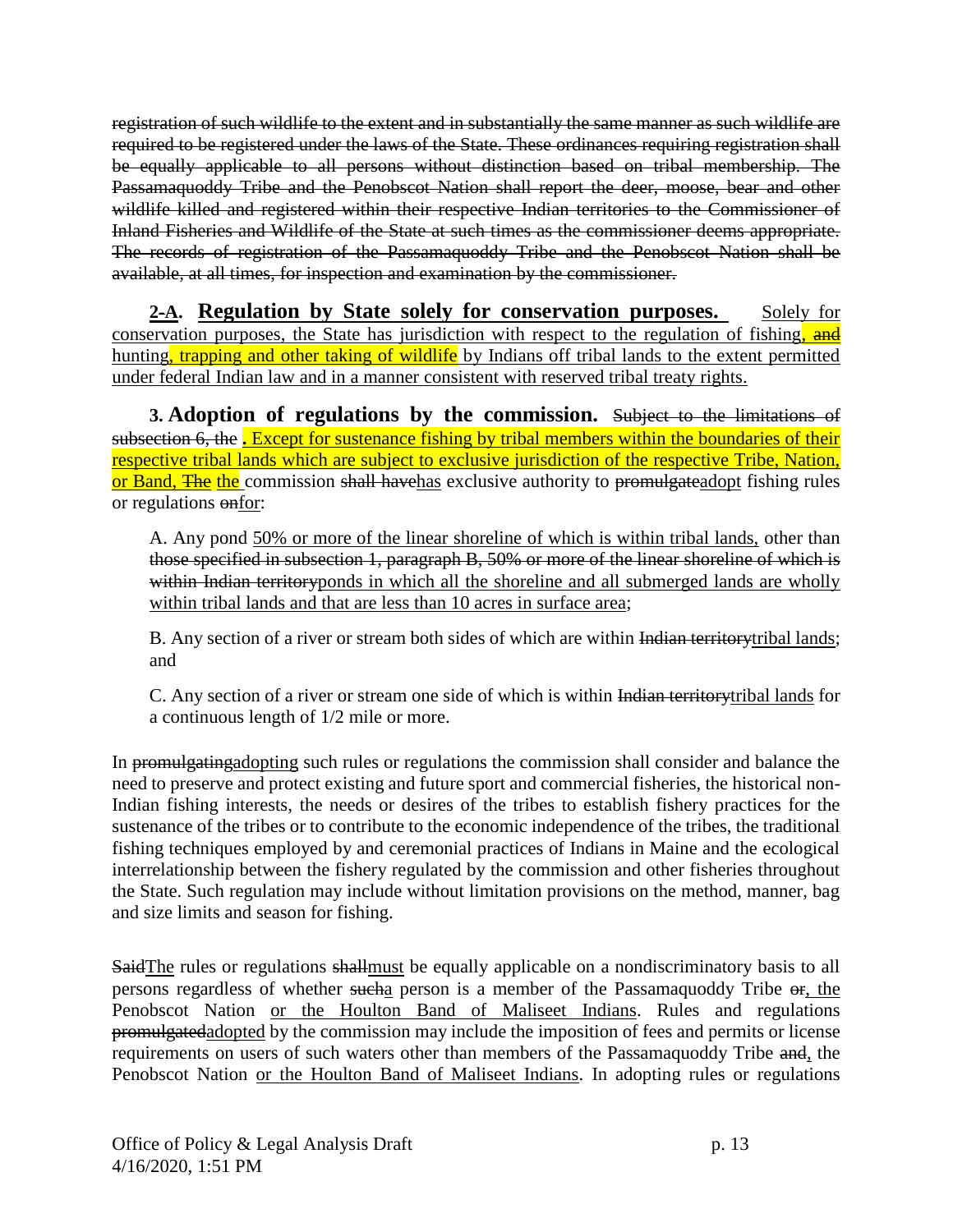pursuant to this subsection, the commission shall comply with the Maine Administrative Procedure Act.

In order to provide an orderly transition of regulatory authority, all fishing laws and rules and regulations of the State shall remain applicable to all waters specified in this subsection until such time as the commission certifies to the commissionerCommissioner of Inland Fisheries and Wildlife that it has met and voted to adopt its own rules and regulations in substitution for such laws and rules and regulations of the State.

**3-A. Horsepower and use of motors.** Subject to the limitations of subsection 6, the commission has exclusive authority to adopt rules to regulate the horsepower and use of motors on waters less than 200 acres in surface area and entirely within Indian territory.

**4. Sustenance fishing and taking of wildlife within the Indian reservations Indian reservations and other tribal lands.** Notwithstanding any rule or regulation promulgatedadopted by the commission or any other law of the State, the members of the Passamaquoddy Tribe and, the Penobscot Nation and the Houlton Band of Maliseet Indians may take fish and wildlife, within the boundaries of their respective **Indian reservations and other Indian** reservationstribal lands, for their individual sustenance subject to the limitations of subsection 6.

**5. Posting.** Lands or waters subject to regulation by the commission, the Passamaquoddy Tribe  $\Theta$ <sub>1</sub>, the Penobscot Nation shaller the Houlton Band of Maliseet Indians must be conspicuously posted in such a manner as to provide reasonable notice to the public of the limitations on hunting, trapping, fishing or other use of such lands or waters.

**6. Supervision by Commissioner of Inland Fisheries and Wildlife.** The Commissioner of Inland Fisheries and Wildlife, or his successor, shall be entitled to conduct fish and wildlife surveys within the Indian territories and on waters subject to the jurisdiction of the commission to the same extent as he is authorized to do so in other areas of the State. Before conducting any such survey the commissioner shall provide reasonable advance notice to the respective tribe or nation and afford it a reasonable opportunity to participate in such survey. If the commissioner, at any time, has reasonable grounds to believe that a tribal ordinance or commission regulation adopted under this section, or the absence of such a tribal ordinance or commission regulation, is adversely affecting or is likely to adversely affect the stock of any fish or wildlife on lands or waters outside the boundaries of land or waters subject to regulation by the commission, the Passamaquoddy Tribe or the Penobscot Nation, he shall inform the governing body of the tribe or nation or the commission, as is appropriate, of his opinion and attempt to develop appropriate remedial standards in consultation with the tribe or nation or the commission. If such efforts fail, he may call a public hearing to investigate the matter further. Any such hearing shall be conducted in a manner consistent with the laws of the State applicable to adjudicative hearings. If, after hearing, the commissioner determines that any such ordinance, rule or regulation, or the absence of an ordinance, rule or regulation, is causing, or there is a reasonable likelihood that it will cause, a significant depletion of fish or wildlife stocks on lands or waters outside the boundaries of lands or waters subject to regulation by the Passamaquoddy Tribe, the Penobscot Nation or the commission, he may adopt appropriate remedial measures including rescission of any such ordinance, rule or regulation and, in lieu thereof, order the enforcement of the generally applicable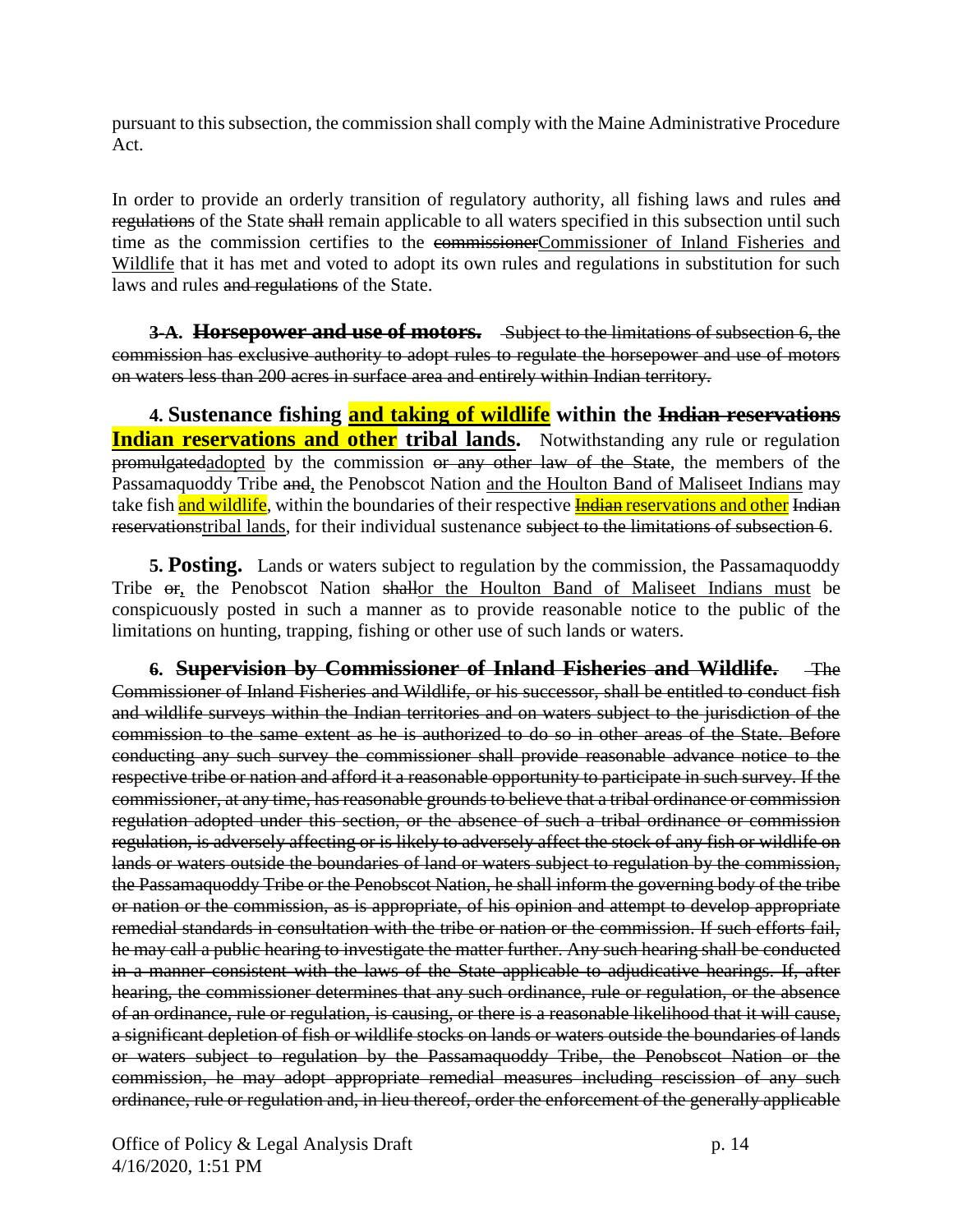laws or regulations of the State. In adopting any remedial measures the commission shall utilize the least restrictive means possible to prevent a substantial diminution of the stocks in question and shall take into consideration the effect that non-Indian practices on non-Indian lands or waters are having on such stocks. In no event shall such remedial measure be more restrictive than those which the commissioner could impose if the area in question was not within Indian territory or waters subject to commission regulation.

In any administrative proceeding under this section the burden of proof shall be on the commissioner. The decision of the commissioner may be appealed in the manner provided by the laws of the State for judicial review of administrative action and shall be sustained only if supported by substantial evidence.

**7. Transportation of game.** Fish lawfully taken within Indian territorytribal lands or in waters subject to commission regulation and wildlife lawfully taken within Indian territorytribal lands and registered pursuant to ordinances adopted by the Passamaquoddy Tribe and, the Penobscot Nation, and the Houlton Band of Maliseet Indians may be transported within the State.

**8. Fish and wildlife on non-Indiannontribal lands.** The commission shall undertake appropriate studies, consult with the Passamaguoddy Tribe and, the Penobscot Nation and the Houlton Band of Maliseet Indians and landowners and state officials, and make recommendations to the commissionerCommissioner of Inland Fisheries and Wildlife and the Legislature with respect to implementation of fish and wildlife management policies on non-Indiannontribal lands in order to protect fish and wildlife stocks on lands and water subject to regulation by the Passamaquoddy Tribe, the Penobscot Nation, the Houlton Band of Maliseet Indians or the commission.

**9. Fish.** As used in this section, the term "fish" means a cold blooded completely aquatic vertebrate animal having permanent fins, gills and an elongated streamlined body usually covered with scales and includes inland fish and anadromous and catadromous fish when in inland water.

**Sec. 11. 30 MRSA §6207-A** is enacted to read:

## **§ 6207-A. Land use and natural resources**

The State recognizes the rights of the Passamaquoddy Tribe, the Penobscot Nation and the Houlton Band of Maliseet Indians to **exercise regulation of regulate** natural resources and land use within the boundaries of on their respective tribal lands to the extent provided in federal Indian law.

**Sec. 12. 30 MRSA §6208,** as amended by PL 2009, c. 384, Pt. A, §2 and affected by §4, is further amended to read:

# **§ 6208.Taxation**

**1. Settlement Fund income.** The Settlement Fund and any portion of such funds or income therefrom distributed to the Passamaquoddy Tribe or the Penobscot Nation or the members thereof shall beare exempt from taxation under the laws of the State.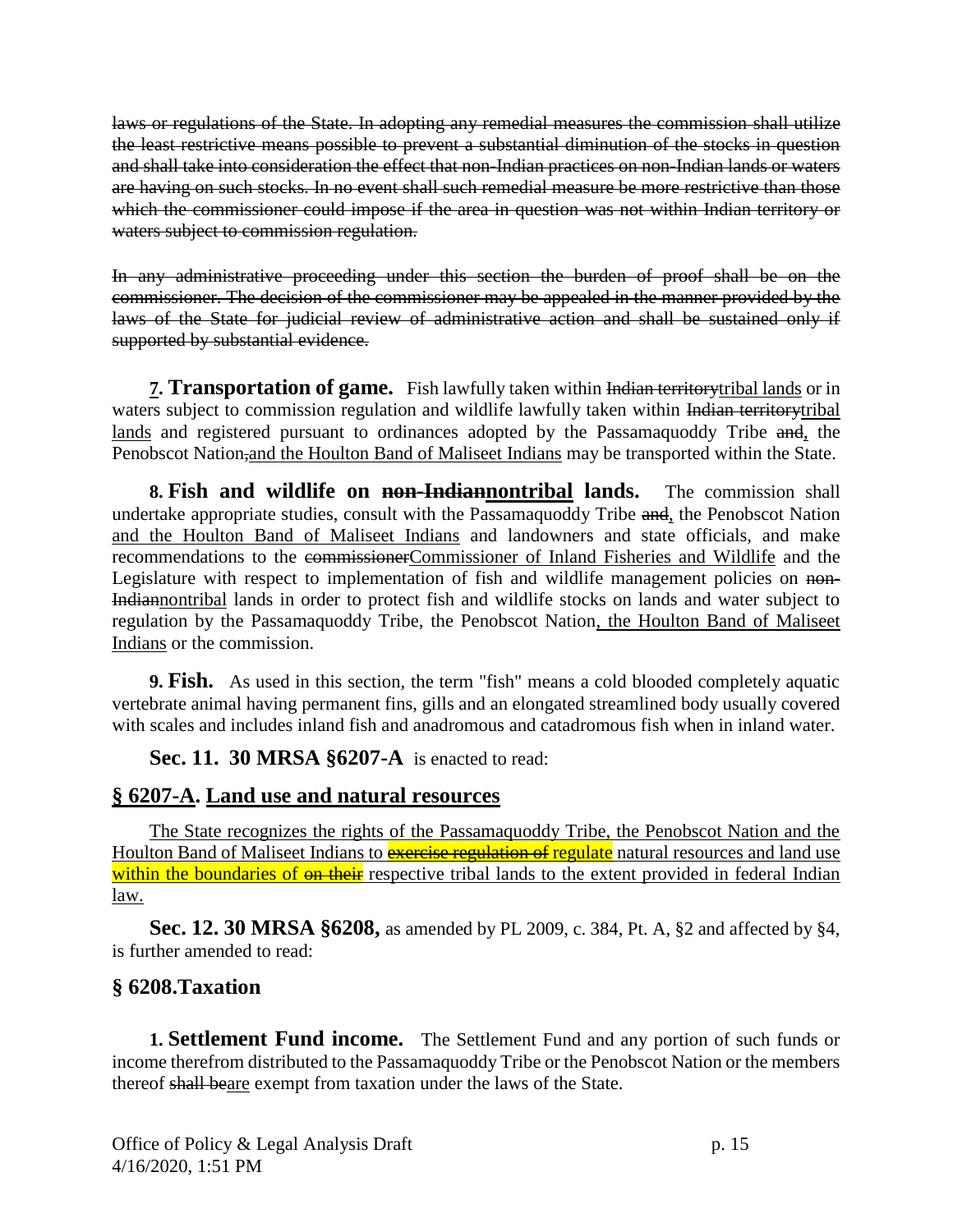**2. Property taxes.** The Passamaquoddy Tribe and the Penobscot Nation shall make payments in lieu of taxes on all real and personal property within their respective Indian territory in an amount equal to that which would otherwise be imposed by a county, a district, the State, or other taxing authority on such real and personal property provided, however, that any real or personal property within Indian territory used by either tribe or nation predominantly for governmental purposes shall be exempt from taxation to the same extent that such real or personal property owned by a municipality is exempt under the laws of the State. The Houlton Band of Maliseet Indians shall make payments in lieu of taxes on Houlton Band Trust Land in an amount equal to that which would otherwise be imposed by a municipality, county, district, the State or other taxing authority on that land or natural resource. Any other real or personal property owned by or held in trust for any Indian, Indian Nation or tribe or band of Indians and not within Indian territory, shall be subject to levy and collection of real and personal property taxes by any and all taxing authorities, including but without limitation municipalities, except that such real and personal property owned by or held for the benefit of and used by the Passamaquoddy Tribe or the Penobscot Nation predominantly for governmental purposes shall be exempt from property taxation to the same extent that such real and personal property owned by a municipality is exempt under the laws of the State.

2-A. Payments in lieu of taxes; authority. Any municipality in which Houlton Band Trust Land is located has the authority, at its sole discretion, to enter into agreements with the Houlton Band of Maliseet Indians to accept other funds or other things of value that are obtained by or for the Houlton Band of Maliseet Indians by reason of the trust status of the trust land as replacement for payments in lieu of taxes.

Any agreement between the Houlton Band of Maliseet Indians and the municipality must be jointly executed by persons duly authorized by the Houlton Band of Maliseet Indians and the municipality and must set forth the jointly agreed value of the funds or other things identified serving as replacement of payments in lieu of taxes and the time period over which such funds or other things may serve in lieu of the obligations of the Houlton Band of Maliseet Indians provided in this section.

**3. Other taxes.** The Passamaquoddy Tribe, the Penobscot Nation, the members thereof, and any other Indian, Indian Nation, or tribe or band of Indians shall be liable for payment of all other taxes and fees to the same extent as any other person or entity in the State. For purposes of this section either tribe or nation, when acting in its business capacity as distinguished from its governmental capacity, shall be deemed to be a business corporation organized under the laws of the State and shall be taxed as such.

**4. Exclusive jurisdiction; tribal members, tribal entities.** The State recognizes and adopts federal Indian law providing that the Passamaquoddy Tribe, the Penobscot Nation and the Houlton Band of Maliseet Indians have exclusive jurisdiction to tax tribal members and tribal entities on their respective tribal lands, including entities owned by a tribe or tribal member.

**5. Not subject to state and local sales taxation.** The State recognizes and adopts federal Indian law providing that the Passamaquoddy Tribe, the Penobscot Nation, the Houlton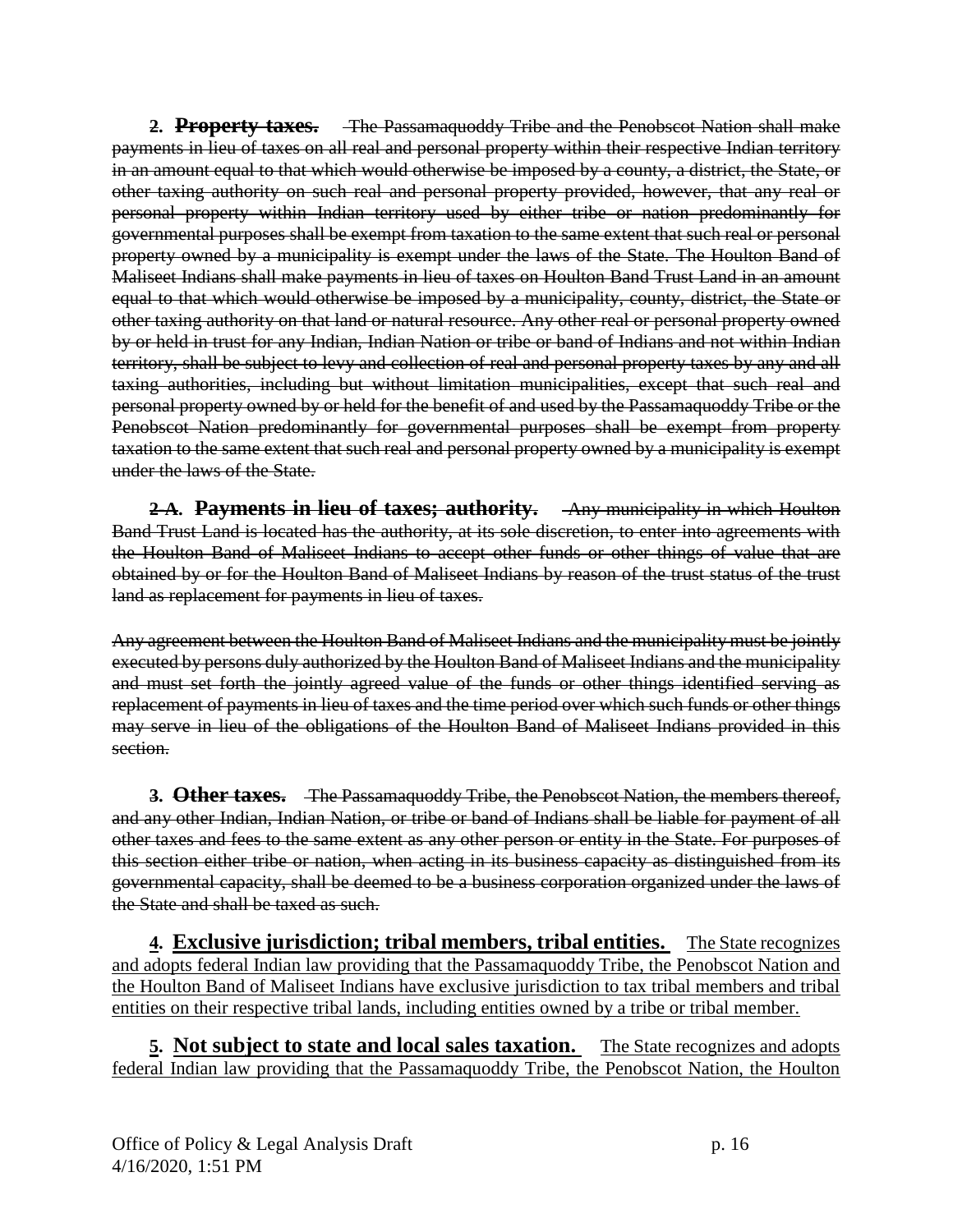Band of Maliseet Indians, their tribal members and their tribal entities are not subject to state or local sales taxation on tribal lands.

**6. Not subject to state income tax.** The State recognizes and adopts federal Indian law providing that the members of the Passamaquoddy Tribe, the Penobscot Nation and the Houlton Band of Maliseet Indians who live on the tribal lands of their respective tribe, nation or band are not subject to state tax for income earned on those tribal lands.

**7. Not subject to state and local real property tax.** The State recognizes and adopts federal Indian law providing that tribal lands are not subject to state and local real property tax.

**8. Concurrent jurisdiction to tax nontribal citizens.** The State recognizes and adopts federal Indian law providing for concurrent jurisdiction for the State, local governments and that the Passamaquoddy Tribe, the Penobscot Nation and the Houlton Band of Maliseet Indians have concurrent jurisdiction to tax nontribal citizens on Passamaquoddy Tribal Lands, Penobscot Tribal Lands or Houlton Band Tribal Lands their respective tribal lands, and that the State and local governments have concurrent jurisdiction to tax nontribal citizens on tribal lands unless their jurisdiction is preempted.

**Sec. 13. 30 MRSA §6208-A,** as enacted by PL 1981, c. 675, §§7 and 8, is amended to read:

## **§ 6208-A.Houlton Band Tax Fund**

**1. Fund.** The satisfaction of tax obligations, described in section 6208, owed to a governmental entity by the Houlton Band of Maliseet Indians shall beis assured by a trust fund to be known as the Houlton Band Tax Fund. The secretary shall administer the fund in accordance with reasonable and prudent trust management standards. The initial principal of the fund shallmust be not less than \$100,000. The principal shallmust be formed with moneysmoney transferred from the Land Acquisition Fund established for the Houlton Band of Maliseet Indians pursuant to United States Public Law 96-420, Section 5, United States Code, Title 25, Section 1724. Any interest earned by the Houlton Band Tax Fund shall must be added to the principal as it accrues, and that interest shall beis exempt from taxation. The secretary shall maintain a permanent reserve of \$25,000 at all times, and that reserve shallmay not be made available for the payment of claims. The interest earned by the reserved funds shall also be added to the principal available for the payment of obligations.

**2. Claims.** The secretary shall pay from the fund all valid claims for taxes, payments in lieu of property taxes and fees, together with any interest and penalties thereon, for which the Houlton Band of Maliseet Indians is liable pursuant to section 6208, provided that when such obligation is final and not subject to further direct administrative or judicial review under the laws of the State of Maine. No payment of a valid claim may be satisfied with moneysmoney from the fund unless the secretary finds, as a result of histhe secretary's own inquiry, that no other source of funds controlled by the secretary is available to satisfy the obligation. The secretary shall adopt written procedures, consistent with this section, governing the filing and payment of claims after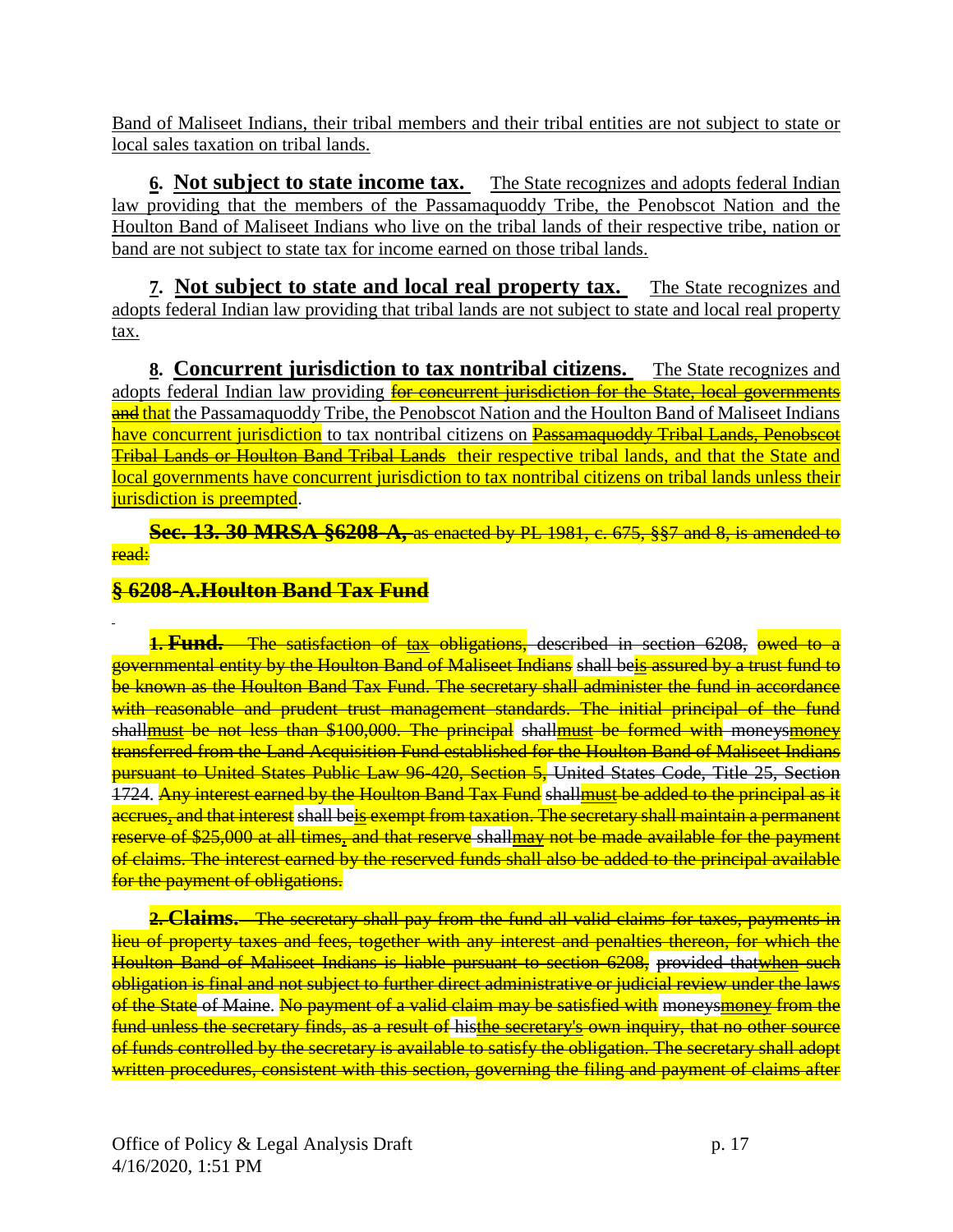consultation with the Maine Commissioner of Finance and AdministrationAdministrative and Financial Services and the Houlton Band of Maliseet Indians.

**3. Distributions.** If the unencumbered principal available for the payment of claims exceeds the sum of \$100,000, the secretary shall, except for good cause shown, provide for the transfer of such excess principal to the Houlton Band of Maliseet Indians. The secretary shall give 30 days' written notice to the Commissioner of Finance and AdministrationAdministrative and Financial Services of a proposed transfer of excess principal to the Houlton Band of Maliseet Indians. Any distribution of excess principal to the Houlton Band of Maliseet Indians shall beis exempt from taxation.

**4. Other remedies.** The existence of the Houlton Band Tax Fund as a source for the payment of Houlton Band of Maliseet Indians' obligations shalldoes not abrogate any other remedy available to a governmental entity for the collection of taxes, payments in lieu of taxes and fees, together with any interest or penalty thereon.

**Sec. 1413. 30 MRSA §6209-A,** as amended by PL 2009, c. 384, Pt. E, §1 and affected by §3, is further amended to read:

# **§ 6209-A.Jurisdiction of the Passamaquoddy Tribal Court**

**1. Exclusive jurisdiction over certain matters.** Except as provided in subsections 3 and 4, the Passamaquoddy Tribe has the right to exercise exclusive jurisdiction, separate and distinct from the State, over:

A. Criminal offenses and civil violations for which the maximum potential term of imprisonment is less than imposed does not exceed one year and the maximum potential fine imposed does not exceed \$5,000 and that are committed on the Indian reservation of the Passamaquoddy TribeTribal Lands by a member of the Passamaquoddy Tribe, the Houlton Band of Maliseet Indians or the Penobscot Nationany federally recognized Indian tribe, nation, band or other group, except when committed against a person who is not a member of the Passamaquoddy Tribe, the Houlton Band of Maliseet Indians or the Penobscot Nationany federally recognized Indian tribe, nation, band or other group, in which case jurisdiction is concurrent, or against the property of a person who is not a member of the Passamaquoddy Tribe, the Houlton Band of Maliseet Indians or the Penobscot Nationany federally recognized Indian tribe, nation, band or other group, in which case jurisdiction is concurrent;

A-1. Criminal offenses for which the maximum term of imprisonment imposed for any one offense is greater than one year but does not exceed 3 years and or the maximum fine imposed is greater than \$5,000 but does not exceed \$15,000 that are committed on Passamaquoddy Tribal Lands by a member of any federally recognized Indian tribe, nation, band or other group, except when committed against a person who is not a member of any federally recognized Indian tribe, nation, band or other group or against the property of a person who is not a member of any federally recognized Indian tribe, nation, band or other group, in which case jurisdiction is concurrent. This paragraph applies only if the due process protections required under 25 United States Code, Section 1302(c) are observed and either the defendant has previously been convicted of a comparable offense within by any jurisdiction in the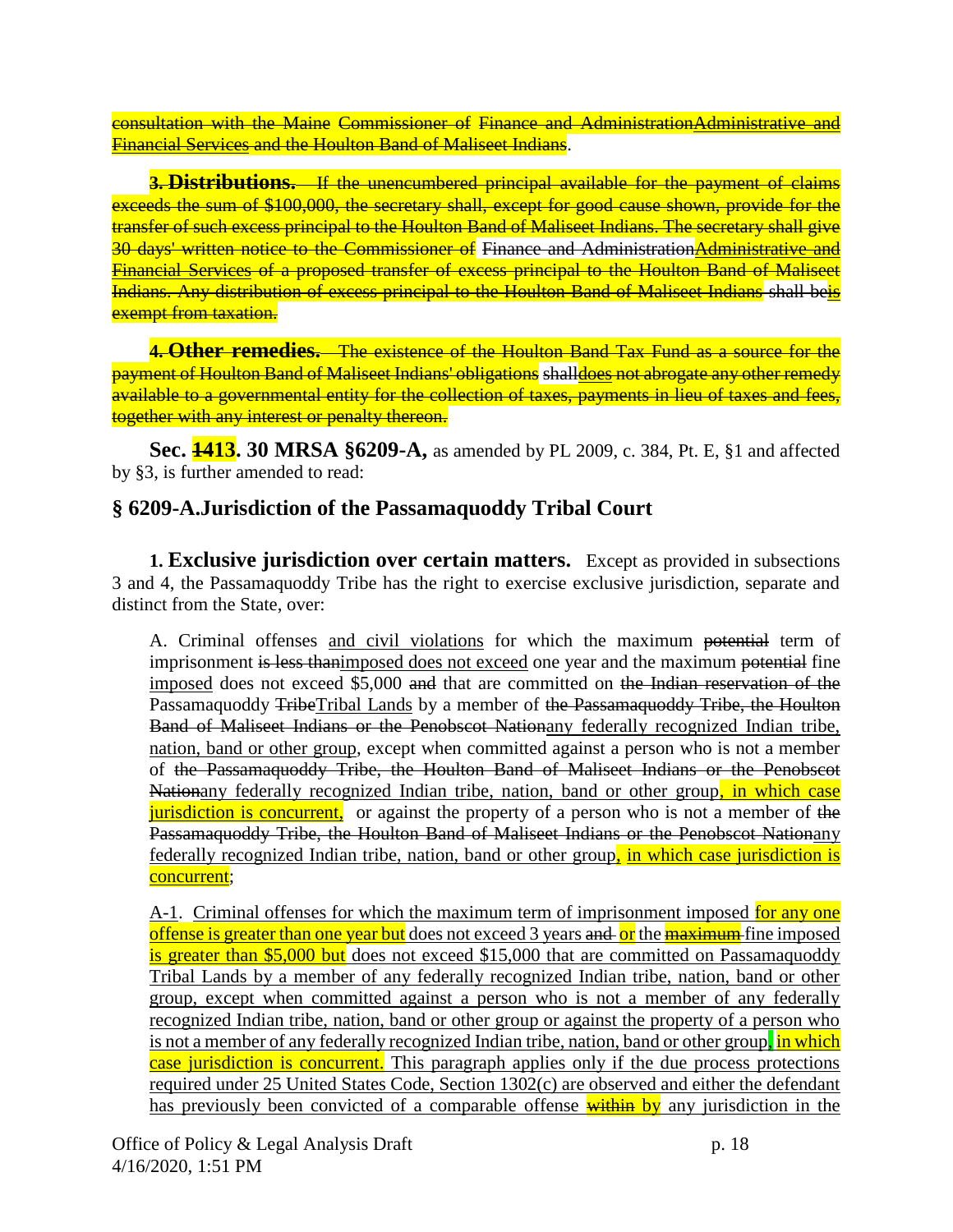United States or the crime would be punishable by more than one year of imprisonment under any state or federal law. The maximum total penalty that may be imposed in a single criminal proceeding is 9 years imprisonment;

B. Juvenile crimes against a person or property involving conduct that, if committed by an adult, would fall within the exclusive jurisdiction of the Passamaquoddy Tribe under paragraph A<sub>7</sub>or A-1 and juvenile crimes, as defined in Title 15, section 3103, subsection 1, paragraphs B and C,by the Passamaquoddy Tribe under subsection 2, that would not be crimes if committed by a person who is at least 18 years of age that are committed by a juvenile member of the Passamaquoddy Tribe, the Houlton Band of Maliseet Indians or the Penobscot Nation on the reservation of a federally recognized Indian tribe, nation, band or other group, except when committed against a person who is not a member of any federally recognized Indian tribe, nation, band or other group on the Passamaquoddy TribeTribal Lands, in which case jurisdiction is concurrent;

C. Civil actions between members of the Passamaquoddy Tribe, the Houlton Band of Maliseet Indians or the Penobscot Nation, including domestic relations matters, arising on the Indian reservation of the Passamaquoddy Tribe and cognizable as small claims under the laws of the State, and civil actions against a member of the Passamaquoddy Tribe, the Houlton Band of Maliseet Indians or the Penobscot Nation under Title 22, section 2383 involving conduct on the Indian reservation of the Passamaquoddy Tribe by a member of the Passamaquoddy Tribe, the Houlton Band of Maliseet Indians or the Penobscot NationTribal Lands to the extent permitted under federal Indian law; and

D. Indian child custody proceedings to the extent authorized by applicable federal Indian law; and.

E. Other domestic relations matters, including marriage, divorce and support, between members of the Passamaquoddy Tribe, the Houlton Band of Maliseet Indians or the Penobscot Nation, both of whom reside within the Indian reservation of the Passamaquoddy Tribe.

The governing body of the Passamaquoddy Tribe shall decide whether to exercise or terminate the exercise of the exclusive jurisdiction authorized by this subsection. If the Passamaquoddy Tribe chooses not to exercise, or chooses to terminate its exercise of, jurisdiction over the criminal, juvenile,or civil and domestic matters described in this subsection, the State has exclusive jurisdiction over those matters. Except as provided in paragraphs A and B, all laws of the State relating to criminal offenses and juvenile crimes apply within the Passamaquoddy Indian reservation and the State has exclusive jurisdiction over those offenses and crimes.

**1-A. Concurrent jurisdiction over certain criminal and juvenile matters.** The Passamaguoddy Tribe has the right to exercise concurrent jurisdiction with the State over:

A. Criminal offenses and civil violations for which the maximum term of imprisonment imposed does not exceed one year and the maximum fine imposed does not exceed \$5,000 that are committed on Passamaquoddy Tribal Lands by a member of any federally recognized Indian tribe, nation, band or other group against a person who is not a member of any federally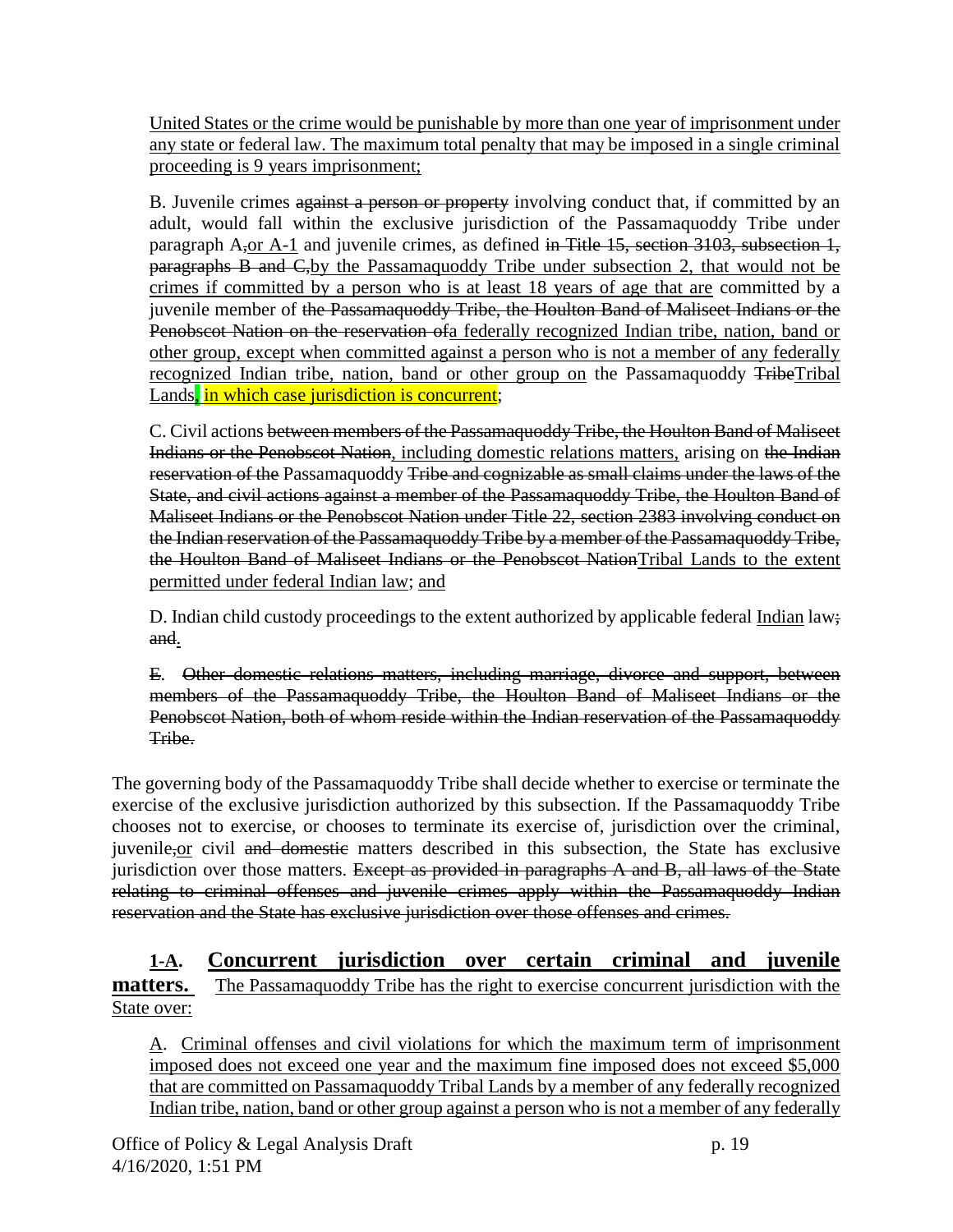recognized Indian tribe, nation, band or other group or against the property of a person who is not a member of any federally recognized Indian tribe, nation, band or other group;

B. Criminal offenses and civil violations for which the maximum term of imprisonment imposed for any one offense is greater than one year but does not exceed 3 years and or the **maximum** fine imposed is greater than \$5,000 but does not exceed \$15,000 that are committed on Passamaquoddy Tribal Lands by a member of any federally recognized Indian tribe, nation, band or other group against a person who is not a member of any federally recognized Indian tribe, nation, band or other group or against the property of a person who is not a member of any federally recognized Indian tribe, nation, band or other group. This paragraph applies only if the due process protections required under 25 United States Code, Section 1302(c) are observed and either the defendant has previously been convicted of a comparable offense by within any jurisdiction of the United States or the crime would be punishable by more than one year of imprisonment under any state or federal law. The maximum total penalty that may be imposed in a single criminal proceeding is 9 years imprisonment; and

C. Juvenile crimes involving conduct that, if committed by an adult, would fall within the exclusive jurisdiction of the Passamaquoddy Tribe under paragraph A or B and juvenile crimes, as defined by the Passamaquoddy Tribe under subsection 2, that would not be crimes if committed by a person who is at least 18 years of age that are committed by a juvenile member of a federally recognized Indian tribe, nation, band or other group against a person who is not a member of any federally recognized Indian tribe, nation, band or other group on Passamaquoddy Tribal Lands.

The governing body of the Passamaquoddy Tribe shall decide whether to exercise or terminate the exercise of the concurrent jurisdiction authorized by this subsection. If the Passamaquoddy Tribe chooses not to exercise, or chooses to terminate its exercise of, concurrent jurisdiction over the criminal or juvenile matters described in this subsection, the State has exclusive jurisdiction over those matters.

**1-B. Exclusive jurisdiction of the State.** Except as provided in subsections 1 and 1-A, all laws of the State relating to criminal offenses and juvenile crimes apply within Passamaquoddy Tribal Lands, and the State has exclusive jurisdiction over those offenses and crimes.

**2. Definitions of crimes; tribal procedures.** In exercising its exclusive jurisdiction under subsection 1, paragraphs A and B, the Passamaquoddy Tribe is deemed to be enforcing Passamaquoddy tribal law. The definitions of the criminal offenses and juvenile crimes and the punishments applicable to those criminal offenses and juvenile crimes over which the Passamaquoddy Tribe has exclusive jurisdiction under this section are governed by the laws of the State. Issuance and execution of criminal process are also governed by the laws of the State.The Passamaquoddy Tribe has authority to define all crimes, civil violations and juvenile offenses committed on Passamaquoddy Tribal Lands over which the Passamaquoddy Tribe has exclusive or concurrent jurisdiction under subsection 1 or 1-A. The procedures for the establishment and operation of tribal forums created to effectuate the purposes of this section are governed by federal statute, including, without limitation, the provisions of 25 United States Code, Sections 1301 to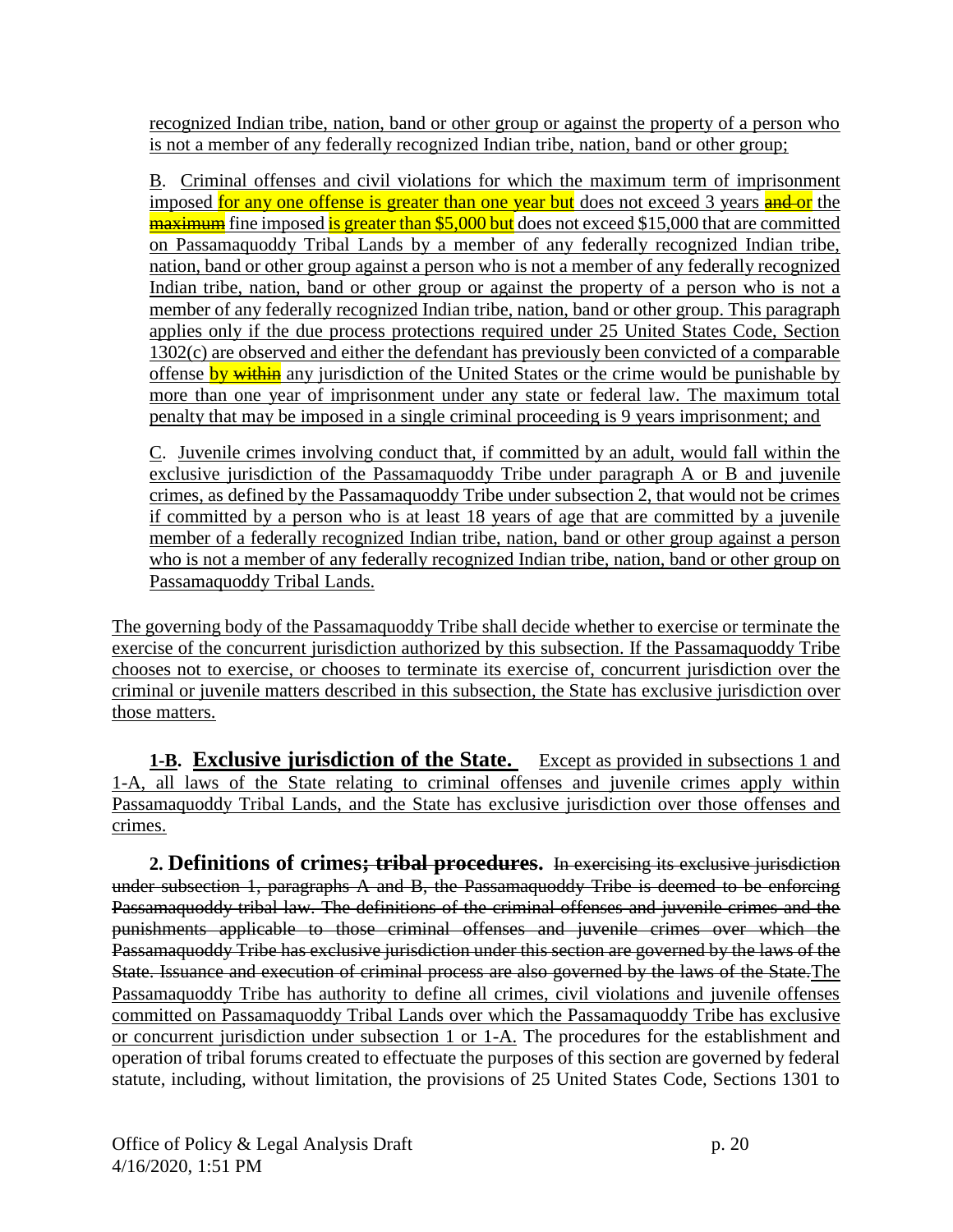1303 and rules or regulations generally applicable to the exercise of criminal jurisdiction by Indian tribes on federal Indian reservations.

The definitions of the criminal offenses and juvenile crimes and the punishments applicable to those criminal offenses and juvenile crimes over which the State has exclusive or concurrent jurisdiction under this section are governed by the laws of the State. Issuance and execution of criminal process are also governed by the laws of the State.

**3. Lesser included offenses in state courts.** In any criminal proceeding in the courts of the State in which a criminal offense under the exclusiveconcurrent jurisdiction of the Passamaquoddy Tribe constitutes a lesser included offense of the criminal offense charged, the defendant may be convicted in the courts of the State of the lesser included offense. A lesser included offense is as defined under the laws of the State.

**4. Double jeopardy, collateral estoppel.** A prosecution for a criminal offense or juvenile crime over which the Passamaquoddy Tribe has exclusive or concurrent jurisdiction under this section does not bar a prosecution for a criminal offense or juvenile crime, arising out of the same conduct, over which the State has exclusive or concurrent jurisdiction. A prosecution for a criminal offense or juvenile crime over which the State has exclusive or concurrent jurisdiction does not bar a prosecution for a criminal offense or juvenile crime, arising out of the same conduct, over which the Passamaquoddy Tribe has exclusive or concurrent jurisdiction under this section. The determination of an issue of fact in a criminal or juvenile proceeding conducted in a Passamaquoddy tribal forum does not constitute collateral estoppel in a criminal or juvenile proceeding conducted in a state court. The determination of an issue of fact in a criminal or juvenile proceeding conducted in a state court does not constitute collateral estoppel in a criminal or juvenile proceeding conducted in a Passamaquoddy tribal forum.

**5. Future Indian communities.** Any 25 or more adult members of the Passamaquoddy Tribe residing within their Indian territory and in reasonable proximity to each other may petition the commission for designation as an extended reservation. If the commission determines, after investigation, that the petitioning Passamaquoddy tribal members constitute an extended reservation, the commission shall establish the boundaries of the extended reservation and recommend to the Legislature that, subject to the approval of the governing body of the Passamaquoddy Tribe, it amend this Act to extend the jurisdiction of the Passamaquoddy Tribe to the extended reservation. The boundaries of an extended reservation may not exceed those reasonably necessary to encompass the petitioning Passamaquoddy tribal members.

**Sec. 1514. 30 MRSA §6209-B,** as corrected by RR 2009, c. 1, §19, is further amended to read:

# **§ 6209-B.Jurisdiction of the Penobscot Nation Tribal Court**

**1. Exclusive jurisdiction over certain matters.** Except as provided in subsections 3 and 4, the Penobscot Nation has the right to exercise exclusive jurisdiction, separate and distinct from the State, over: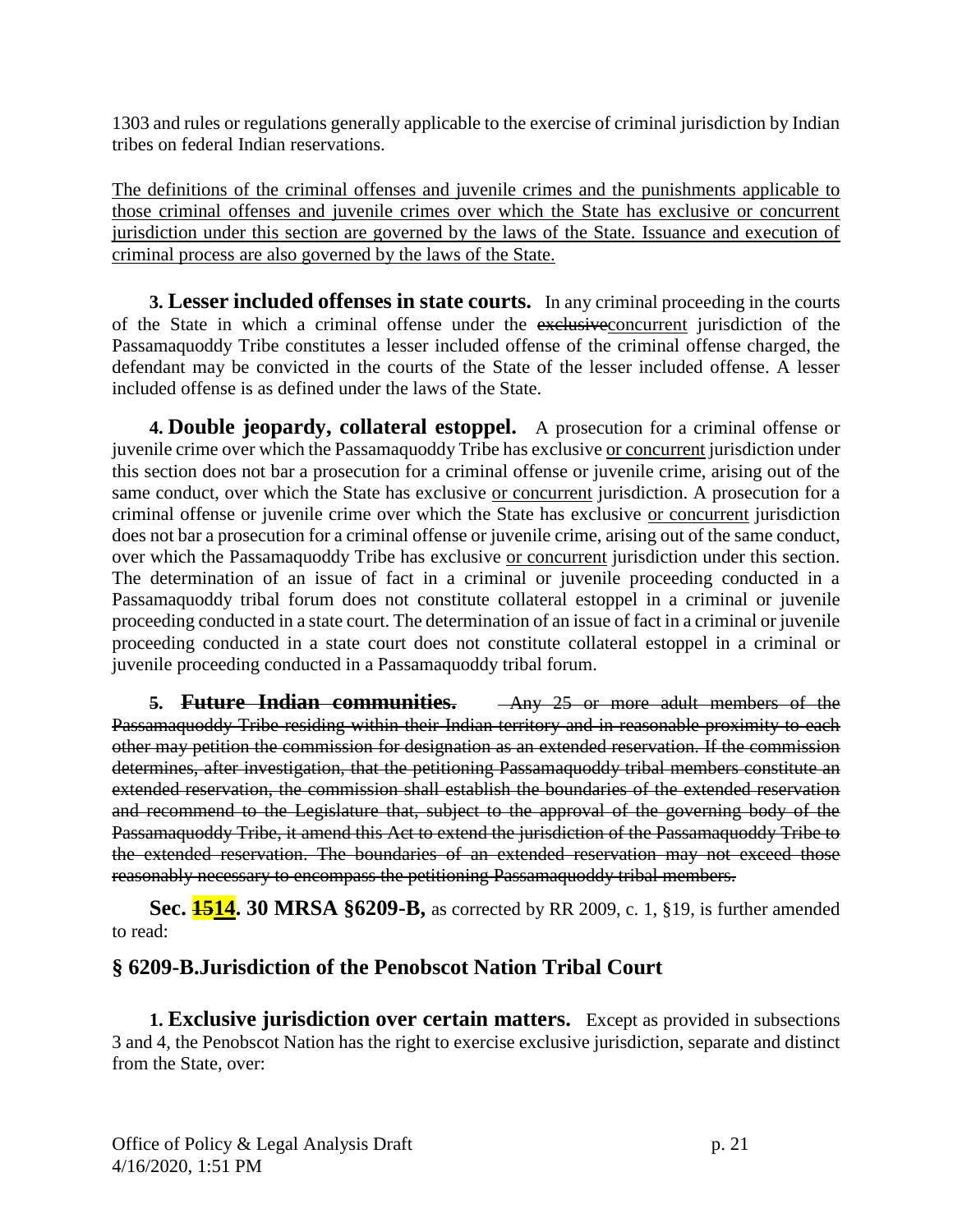A. Criminal offenses and civil violations for which the maximum potential term of imprisonment imposed does not exceed one year and the maximum potential fine imposed does not exceed \$5,000 and that are committed on the Indian reservation of the Penobscot NationTribal Lands by a member of any federally recognized Indian tribe, nation, band or other group, except when committed against a person who is not a member of any federally recognized Indian tribe, nation, band or other group, in which case jurisdiction is concurrent or against the property of a person who is not a member of any federally recognized Indian tribe, nation, band or other group, in which case jurisdiction is concurrent;

A-1. Criminal offenses for which the maximum term of imprisonment imposed for any one offense is greater than one year but does not exceed 3 years and or the maximum-fine imposed is greater than \$5,000 but does not exceed \$15,000 that are committed on Penobscot Tribal Lands by a member of any federally recognized Indian tribe, nation, band or other group, except when committed against a person who is not a member of any federally recognized Indian tribe, nation, band or other group or against the property of a person who is not a member of any federally recognized Indian tribe, nation, band or other group, in which case jurisdiction is concurrent. This paragraph applies only if the due process protections required under 25 United States Code, Section 1302(c) are observed and either the defendant has previously been convicted of a comparable offense within by any jurisdiction in the United States or the crime would be punishable by more than one year of imprisonment under any state or federal law. The maximum total penalty that may be imposed in a single criminal proceeding is 9 years imprisonment;

B. Juvenile crimes against a person or property involving conduct that, if committed by an adult, would fall within the exclusive jurisdiction of the Penobscot Nation under paragraph A,or A-1 and juvenile crimes, as defined in Title 15, section 3103, subsection 1, paragraphs B and C,by the Penobscot Nation under subsection 2, that would not be crimes if committed by a person who is at least 18 years of age that are committed by a juvenile member of either the Passamaquoddy Tribe or the Penobscot Nation on the Indian reservation of thea federally recognized Indian tribe, nation, band or other group, except when committed against a person who is not a member of any federally recognized Indian tribe, nation, band or other group on Penobscot NationTribal Lands, in which case jurisdiction is concurrent;

C. Civil actions between members of either the Passamaquoddy Tribe or the Penobscot Nation, including domestic relations matters, arising on the Indian reservation of the Penobscot Nation and cognizable as small claims under the laws of the State, and civil actions against a member of either the Passamaquoddy Tribe or the Penobscot Nation under Title 22, section 2383 involving conduct on the Indian reservation of the Penobscot Nation by a member of either the Passamaquoddy Tribe or the Penobscot Nation Tribal Lands to the extent permitted under federal Indian law; and

D. Indian child custody proceedings to the extent authorized by applicable federal Indian law; and.

E. Other domestic relations matters, including marriage, divorce and support, between members of either the Passamaquoddy Tribe or the Penobscot Nation, both of whom reside on the Indian reservation of the Penobscot Nation.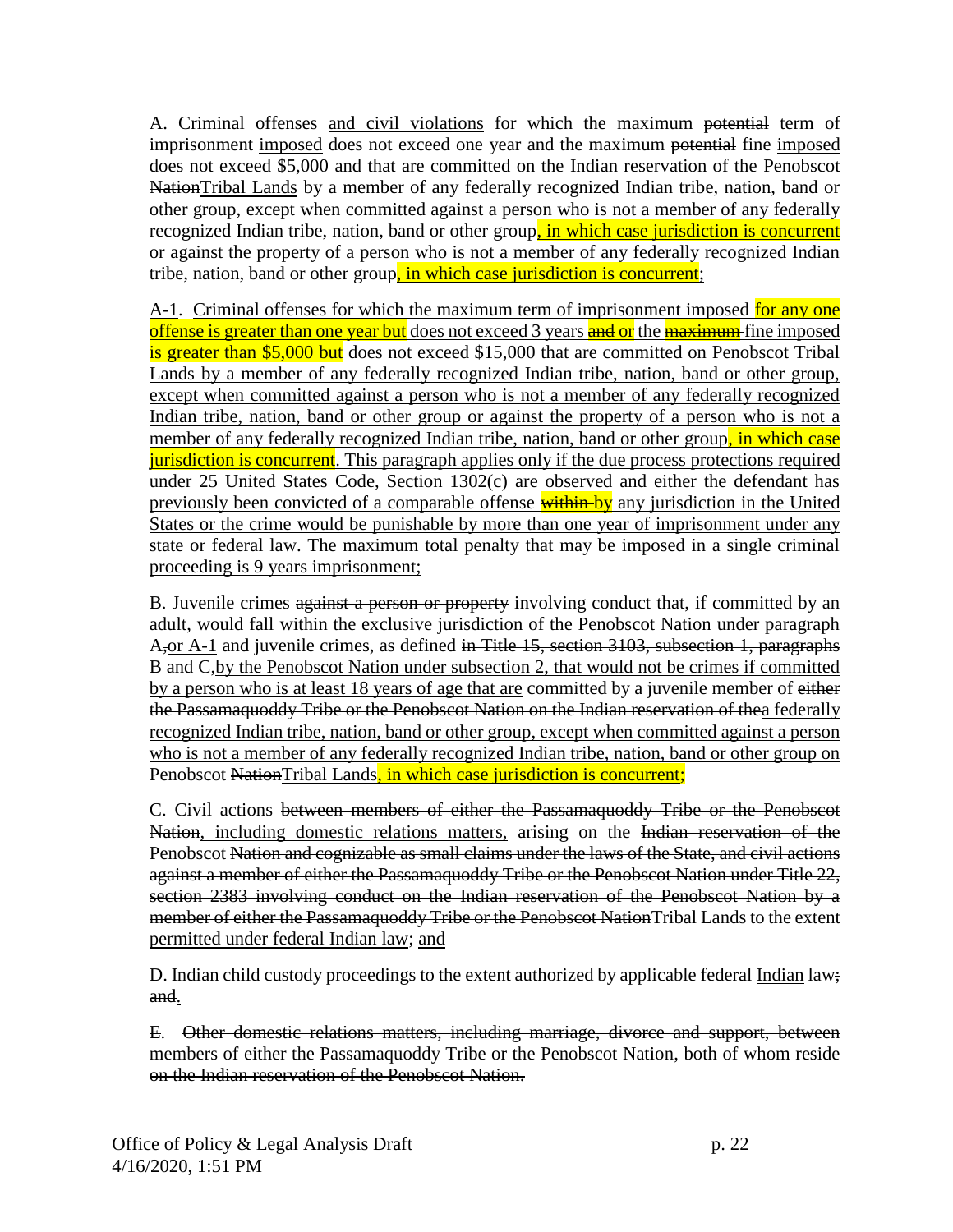The governing body of the Penobscot Nation shall decide whether to exercise or terminate the exercise of the exclusive jurisdiction authorized by this subsection. If the Penobscot Nation chooses not to exercise, or chooses to terminate its exercise of, jurisdiction over the criminal, juvenile,or civil and domestic matters described in this subsection, the State has exclusive jurisdiction over those matters. Except as provided in paragraphs A and B, all laws of the State relating to criminal offenses and juvenile crimes apply within the Penobscot Indian reservation and the State has exclusive jurisdiction over those offenses and crimes.

**1-A. Concurrent jurisdiction over certain criminal and juvenile matters.** The Penobscot Nation has the right to exercise concurrent jurisdiction with the State over:

A. Criminal offenses and civil violations for which the maximum term of imprisonment imposed does not exceed one year and the maximum fine imposed does not exceed \$5,000 that are committed on Penobscot Tribal Lands by a member of any federally recognized Indian tribe, nation, band or other group against a person who is not a member of any federally recognized Indian tribe, nation, band or other group or against the property of a person who is not a member of any federally recognized Indian tribe, nation, band or other group;

B. Criminal offenses and civil violations for which the maximum term of imprisonment imposed for any one offense is greater than one year but does not exceed 3 years and or the **maximum** fine imposed is greater than \$5,000 but does not exceed \$15,000 that are committed on Penobscot Tribal Lands by a member of any federally recognized Indian tribe, nation, band or other group against a person who is not a member of any federally recognized Indian tribe, nation, band or other group or against the property of a person who is not a member of any federally recognized Indian tribe, nation, band or other group. This paragraph applies only if the due process protections required under 25 United States Code, Section 1302(c) are observed and either the defendant has previously been convicted of a comparable offense within by any jurisdiction of the United States or the crime would be punishable by more than one year of imprisonment under any state or federal law. The maximum total penalty that may be imposed in a single criminal proceeding is 9 years imprisonment; and

C. Juvenile crimes involving conduct that, if committed by an adult, would fall within the exclusive jurisdiction of the Penobscot Nation under paragraph A or B and juvenile crimes, as defined by the Penobscot Nation under subsection 2, that would not be crimes if committed by a person who is at least 18 years of age that are committed by a juvenile member of a federally recognized Indian tribe, nation, band or other group against a person who is not a member of any federally recognized Indian tribe, nation, band or other group on Penobscot Tribal Lands.

The governing body of the Penobscot Nation shall decide whether to exercise or terminate the exercise of the concurrent jurisdiction authorized by this subsection. If the Penobscot Nation chooses not to exercise, or chooses to terminate its exercise of, concurrent jurisdiction over the criminal or juvenile matters described in this subsection, the State has exclusive jurisdiction over those matters.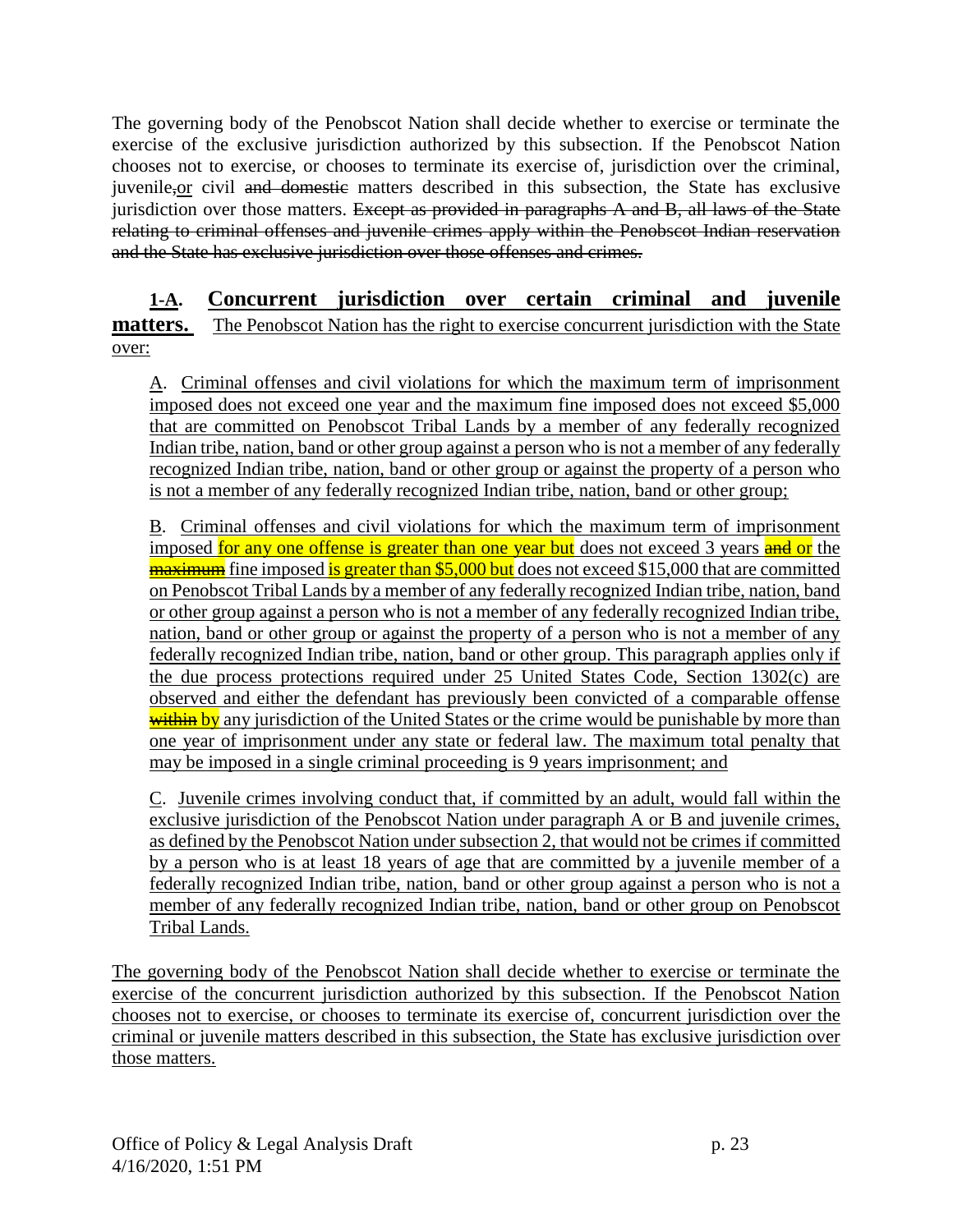**1-B. Exclusive jurisdiction of the State.** Except as provided in subsections 1 and 1-A, all laws of the State relating to criminal offenses and juvenile crimes apply within Penobscot Tribal Lands, and the State has exclusive jurisdiction over those offenses and crimes.

**2. Definitions of crimes; tribal procedures.** In exercising its exclusive jurisdiction under subsection 1, paragraphs A and B, the Penobscot Nation is deemed to be enforcing Penobscot tribal law. The definitions of the criminal offenses and juvenile crimes and the punishments applicable to those criminal offenses and juvenile crimes over which the Penobscot Nation has exclusive jurisdiction under this section are governed by the laws of the State. Issuance and execution of criminal process are also governed by the laws of the State.The Penobscot Nation has authority to define all crimes, civil violations and juvenile offenses committed on Penobscot Tribal Lands over which the Penobscot Nation has exclusive or concurrent jurisdiction under subsection 1 or 1-A. The procedures for the establishment and operation of tribal forums created to effectuate the purposes of this section are governed by federal statute, including, without limitation, the provisions of 25 United States Code, Sections 1301 to 1303 and rules or regulations generally applicable to the exercise of criminal jurisdiction by Indian tribes on federal Indian reservations.

The definitions of the criminal offenses and juvenile crimes and the punishments applicable to those criminal offenses and juvenile crimes over which the State has exclusive or concurrent jurisdiction under this section are governed by the laws of the State. Issuance and execution of criminal process are also governed by the laws of the State.

**3. Lesser included offenses in state courts.** In any criminal proceeding in the courts of the State in which a criminal offense under the exclusiveconcurrent jurisdiction of the Penobscot Nation constitutes a lesser included offense of the criminal offense charged, the defendant may be convicted in the courts of the State of the lesser included offense. A lesser included offense is as defined under the laws of the State.

**4. Double jeopardy, collateral estoppel.** A prosecution for a criminal offense or juvenile crime over which the Penobscot Nation has exclusive or concurrent jurisdiction under this section does not bar a prosecution for a criminal offense or juvenile crime, arising out of the same conduct, over which the State has exclusive or concurrent jurisdiction. A prosecution for a criminal offense or juvenile crime over which the State has exclusive or concurrent jurisdiction does not bar a prosecution for a criminal offense or juvenile crime, arising out of the same conduct, over which the Penobscot Nation has exclusive or concurrent jurisdiction under this section. The determination of an issue of fact in a criminal or juvenile proceeding conducted in a tribal forum does not constitute collateral estoppel in a criminal or juvenile proceeding conducted in a state court. The determination of an issue of fact in a criminal or juvenile proceeding conducted in a state court does not constitute collateral estoppel in a criminal or juvenile proceeding conducted in a tribal forum.

**5. Future Indian communities.** Any 25 or more adult members of the Penobscot Nation residing within their Indian territory and in reasonable proximity to each other may petition the commission for designation as an extended reservation. If the commission determines, after investigation, that the petitioning tribal members constitute an extended reservation, the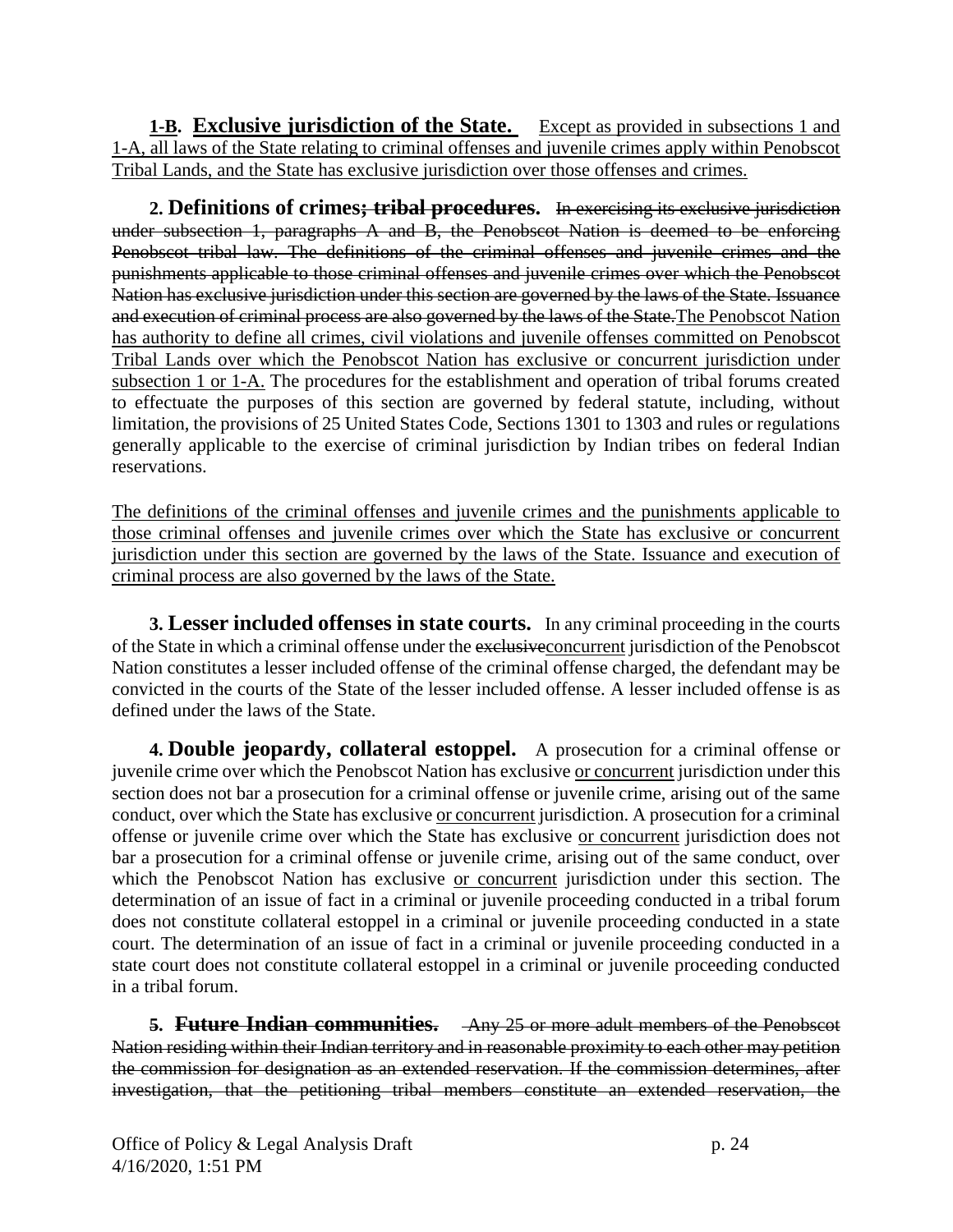commission shall establish the boundaries of the extended reservation and recommend to the Legislature that, subject to the approval of the governing body of the Penobscot Nation, it amend this Act to extend the jurisdiction of the Penobscot Nation to the extended reservation. The boundaries of an extended reservation may not exceed those reasonably necessary to encompass the petitioning tribal members.

**Sec. 1615. 30 MRSA §6209-C,** as corrected by RR 2011, c. 1, §45, is further amended to read:

# **§ 6209-C.Jurisdiction of the Houlton Band of Maliseet Indians Tribal Court**

**1. Exclusive jurisdiction over certain matters.** Except as provided in subsections 3 and 4, the Houlton Band of Maliseet Indians has the right to exercise exclusive jurisdiction, separate and distinct from the State, over:

A. Criminal offenses and civil violations for which the maximum potential term of imprisonment imposed does not exceed one year and the maximum potential fine imposed does not exceed \$5,000 and that are committed on the Houlton Band Jurisdiction LandTribal Lands by a member of the Houlton Band of Maliseet Indiansany federally recognized Indian tribe, nation, band or other group, except when committed against a person who is not a member of the Houlton Band of Maliseet Indiansany federally recognized Indian tribe, nation, band or other group, in which case jurisdiction is concurrent or against the property of a person who is not a member of the Houlton Band of Maliseet Indiansany federally recognized Indian tribe, nation, band or other group, in which case jurisdiction is concurrent;

A-1. Criminal offenses for which the maximum term of imprisonment imposed for any one offense is greater than one year but does not exceed 3 years and or the maximum fine imposed is greater than \$5,000 but does not exceed \$15,000 that are committed on Houlton Band Tribal Lands by a member of any federally recognized Indian tribe, nation, band or other group, except when committed against a person who is not a member of any federally recognized Indian tribe, nation, band or other group or against the property of a person who is not a member of any federally recognized Indian tribe, nation, band or other group, in which case jurisdiction is concurrent. This paragraph applies only if the due process protections required under 25 United States Code, Section 1302(c) are observed and either the defendant has previously been convicted of a comparable offense within by any jurisdiction in the United States or the crime would be punishable by more than one year of imprisonment under any state or federal law. The maximum total penalty that may be imposed in a single criminal proceeding is 9 years imprisonment;

B. Juvenile crimes against a person or property involving conduct that, if committed by an adult, would fall within the exclusive jurisdiction of the Houlton Band of Maliseet Indians under paragraph A or A-1 and juvenile crimes, as defined in Title 15, section 3103, subsection 1, paragraphs B and C,by the Houlton Band of Maliseet Indians under subsection 2, that would not be crimes if committed by a person who is at least 18 years of age that are committed by a juvenile member of the Houlton Band of Maliseet Indiansa federally recognized Indian tribe, nation, band or other group, except when committed against a person who is not a member of any federally recognized Indian tribe, nation, band or other group on the Houlton Band Jurisdiction LandTribal Lands, in which case jurisdiction is concurrent;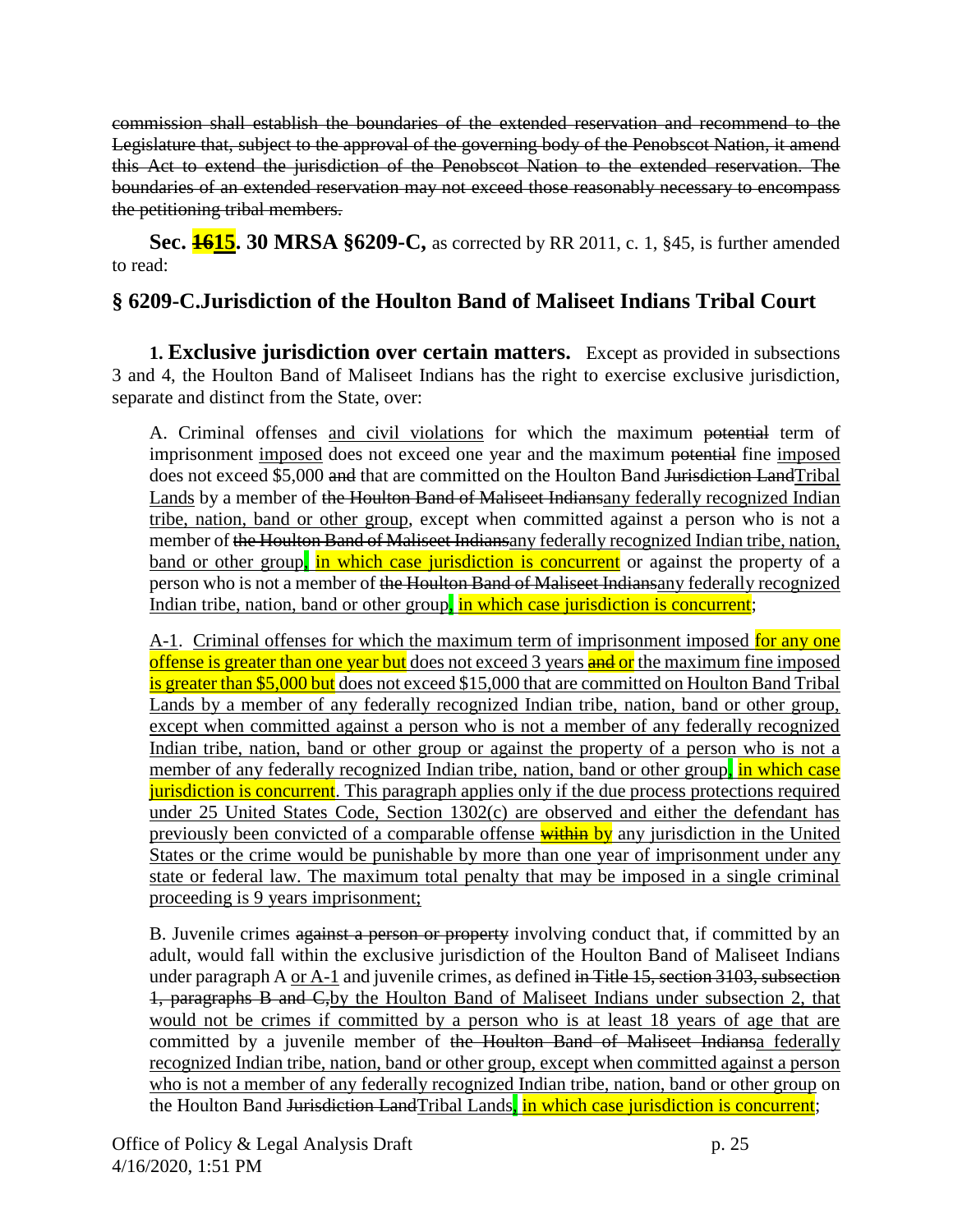C. Civil actions between members of the Houlton Band of Maliseet Indians, including domestic relations matters, arising on the Houlton Band Jurisdiction Land and cognizable as small claims under the laws of the State and civil actions against a member of the Houlton Band of Maliseet Indians under Title 22, section 2383 involving conduct on the Houlton Band Jurisdiction Land by a member of the Houlton Band of Maliseet IndiansTribal Lands to the extent permitted under federal Indian law; and

D. Indian child custody proceedings to the extent authorized by applicable federal Indian law; and.

E. Other domestic relations matters, including marriage, divorce and support, between members of the Houlton Band of Maliseet Indians, both of whom reside within the Houlton Band Jurisdiction Land.

The governing body of the Houlton Band of Maliseet Indians shall decide whether to exercise or terminate the exercise of the exclusive jurisdiction authorized by this subsection. The decision to exercise, to terminate the exercise of or to reassert the exercise of jurisdiction under each of the subject areas described by paragraphs A to E may be made separately. Until the Houlton Band of Maliseet Indians notifies the Attorney General that the band has decided to exercise exclusive jurisdiction set forth in any or all of the paragraphs in this subsection, the State has exclusive jurisdiction over those matters. If the Houlton Band of Maliseet Indians chooses not to exercise, or chooses to terminate its exercise of exclusive, jurisdiction set forth in any or all of the paragraphsover the criminal, juvenile or civil matters described in this subsection, the State has exclusive jurisdiction over those matters until the Houlton Band of Maliseet Indians chooses to exercise its exclusive jurisdiction. When the Houlton Band of Maliseet Indians chooses to reassert the exercise of exclusive jurisdiction over any or all of the areas of the exclusive jurisdiction authorized by this subsection it must first provide 30 days' notice to the Attorney General. Except as provided in subsections 2 and 3, all laws of the State relating to criminal offenses and juvenile crimes apply within the Houlton Band Trust Land and the State has exclusive jurisdiction over those offenses and crimes.

**1-A. Exclusive jurisdiction over Penobscot Nation members.** The Houlton Band of Maliseet Indians has the right to exercise exclusive jurisdiction, separate and distinct from the State, over:

A. Criminal offenses for which the maximum potential term of imprisonment does not exceed one year and the maximum potential fine does not exceed \$5,000 and that are committed on the Houlton Band Jurisdiction Land by a member of the Penobscot Nation against a member or property of a member of those federally recognized Indian tribes otherwise subject to the exclusive jurisdiction of the Houlton Band of Maliseet Indians under this subsection, and by a member of those federally recognized Indian tribes otherwise subject to the exclusive jurisdiction of the Houlton Band of Maliseet Indians under this subsection against a member or the property of a member of the Penobscot Nation;

B. Juvenile crimes against a person or property involving conduct that, if committed by an adult, would fall within the exclusive jurisdiction of the Houlton Band of Maliseet Indians under paragraph A and juvenile crimes, as defined in Title 15, section 3103, subsection 1,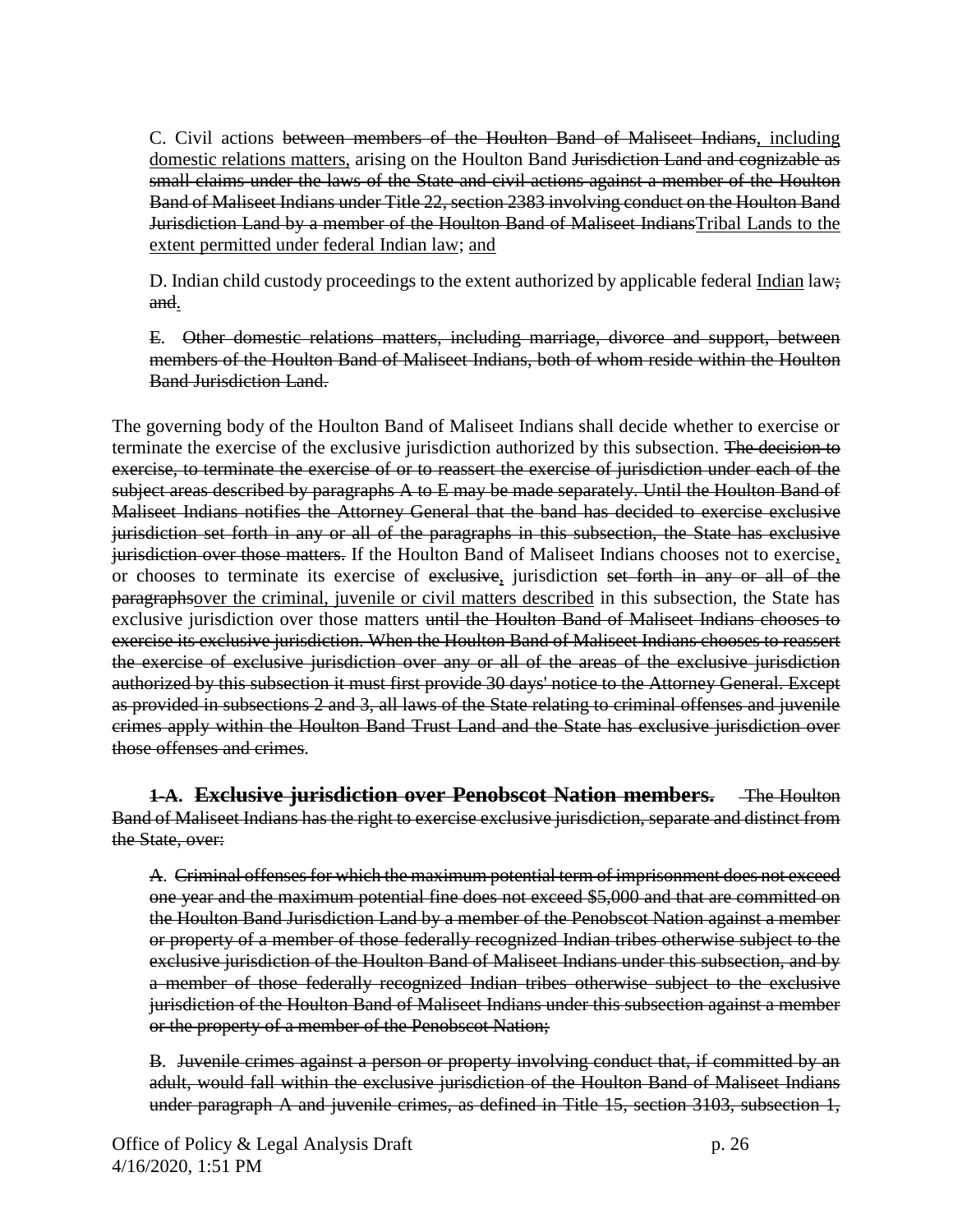paragraphs B and C, committed by a juvenile member of the Penobscot Nation on the Houlton Band Jurisdiction Land;

C. Civil actions between a member of those federally recognized Indian tribes otherwise subject to the exclusive jurisdiction of the Houlton Band of Maliseet Indians under this subsection and members of the Penobscot Nation arising on the Houlton Band Jurisdiction Land and cognizable as small claims under the laws of the State and civil actions against a member of the Penobscot Nation under Title 22, section 2383 involving conduct on the Houlton Band Jurisdiction Land by a member of the Penobscot Nation;

D. Indian child custody proceedings to the extent authorized by applicable federal law; and

E. Other domestic relations matters, including marriage, divorce and support, between members of either those federally recognized Indian tribes otherwise subject to the exclusive jurisdiction of the Houlton Band of Maliseet Indians under this subsection or the Penobscot Nation, both of whom reside on the Houlton Band Jurisdiction Land.

The Houlton Band of Maliseet Indians may assert, terminate or reassert exclusive jurisdiction over these areas as described in subsection 1.

**1-B. Exclusive jurisdiction over Passamaquoddy Tribe members.** The Houlton Band of Maliseet Indians has the right to exercise exclusive jurisdiction, separate and distinct from the State, over:

A. Criminal offenses for which the maximum potential term of imprisonment does not exceed one year and the maximum potential fine does not exceed \$5,000 and that are committed on the Houlton Band Jurisdiction Land by a member of the Passamaquoddy Tribe against a member or property of a member of those federally recognized Indian tribes otherwise subject to the exclusive jurisdiction of the Houlton Band of Maliseet Indians under this subsection, and by a member of those federally recognized Indian tribes otherwise subject to the exclusive jurisdiction of the Houlton Band of Maliseet Indians under this subsection against a member or the property of a member of the Passamaquoddy Tribe;

B. Juvenile crimes against a person or property involving conduct that, if committed by an adult, would fall within the exclusive jurisdiction of the Houlton Band of Maliseet Indians under paragraph A and juvenile crimes, as defined in Title 15, section 3103, subsection 1, paragraphs B and C, committed by a juvenile member of the Passamaquoddy Tribe on the Houlton Band Jurisdiction Land;

C. Civil actions between a member of those federally recognized Indian tribes otherwise subject to the exclusive jurisdiction of the Houlton Band of Maliseet Indians under this subsection and members of the Passamaquoddy Tribe arising on the Houlton Band Jurisdiction Land and cognizable as small claims under the laws of the State and civil actions against a member of the Passamaquoddy Tribe under Title 22, section 2383 involving conduct on the Houlton Band Jurisdiction Land by a member of the Passamaquoddy Tribe;

D. Indian child custody proceedings to the extent authorized by applicable federal law; and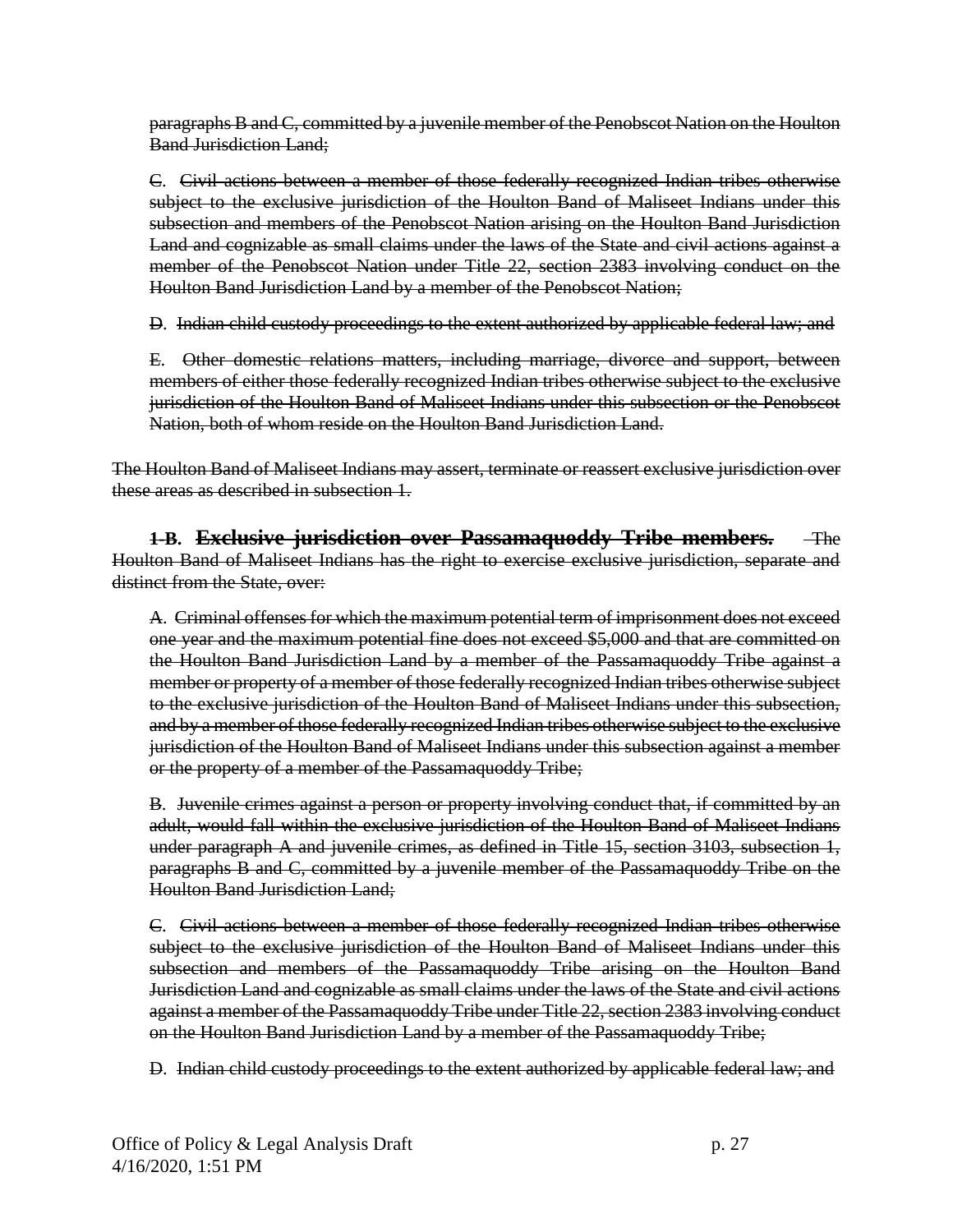E. Other domestic relations matters, including marriage, divorce and support, between members of either those federally recognized Indian tribes otherwise subject to the exclusive jurisdiction of the Houlton Band of Maliseet Indians under this subsection or the Passamaquoddy Tribe, both of whom reside on the Houlton Band Jurisdiction Land.

The Houlton Band of Maliseet Indians may assert, terminate or reassert exclusive jurisdiction over these areas as described in subsection 1.

**1-C. Concurrent jurisdiction over certain criminal and juvenile matters.** The Houlton Band of Maliseet Indians has the right to exercise concurrent jurisdiction with the State over:

A. Criminal offenses and civil violations for which the maximum term of imprisonment imposed does not exceed one year and the maximum fine imposed does not exceed \$5,000 that are committed on Houlton Band Tribal Lands by a member of any federally recognized Indian tribe, nation, band or other group against a person who is not a member of any federally recognized Indian tribe, nation, band or other group or against the property of a person who is not a member of any federally recognized Indian tribe, nation, band or other group;

B. Criminal offenses and civil violations for which the maximum term of imprisonment imposed for any one offense is greater than one year but does not exceed 3 years and the maximum fine imposed is greater than \$5,000 but does not exceed \$15,000, and that are committed on Houlton Band Tribal Lands by a member of any federally recognized Indian tribe, nation, band or other group, when committed against a person who is not a member of any federally recognized Indian tribe, nation, band or other group or against the property of a person who is not a member of any federally recognized Indian tribe, nation, band or other group. This paragraph applies only if the due process protections required under 25 United States Code, Section 1302(c) are observed and either the defendant has previously been convicted of a comparable offense within by any jurisdiction of the United States or the crime would be punishable by more than one year of imprisonment under any state or federal law. The maximum total penalty that may be imposed in a single criminal proceeding is 9 years imprisonment; and

C. Juvenile crimes involving conduct that, if committed by an adult, would fall within the exclusive jurisdiction of the Houlton Band of Maliseet Indians under paragraph A or B and juvenile crimes, as defined by the Houlton Band of Maliseet Indians under subsection 2, that would not be crimes if committed by a person who is at least 18 years of age that are committed by a juvenile member of a federally recognized Indian tribe, nation, band or other group against a person who is not a member of any federally recognized Indian tribe, nation, band or other group on Houlton Band Tribal Lands.

The governing body of the Houlton Band of Maliseet Indians shall decide whether to exercise or terminate the exercise of the concurrent jurisdiction authorized by this subsection. If the Houlton Band of Maliseet Indians chooses not to exercise, or chooses to terminate its exercise of, concurrent jurisdiction over the criminal or juvenile matters described in this subsection, the State has exclusive jurisdiction over those matters.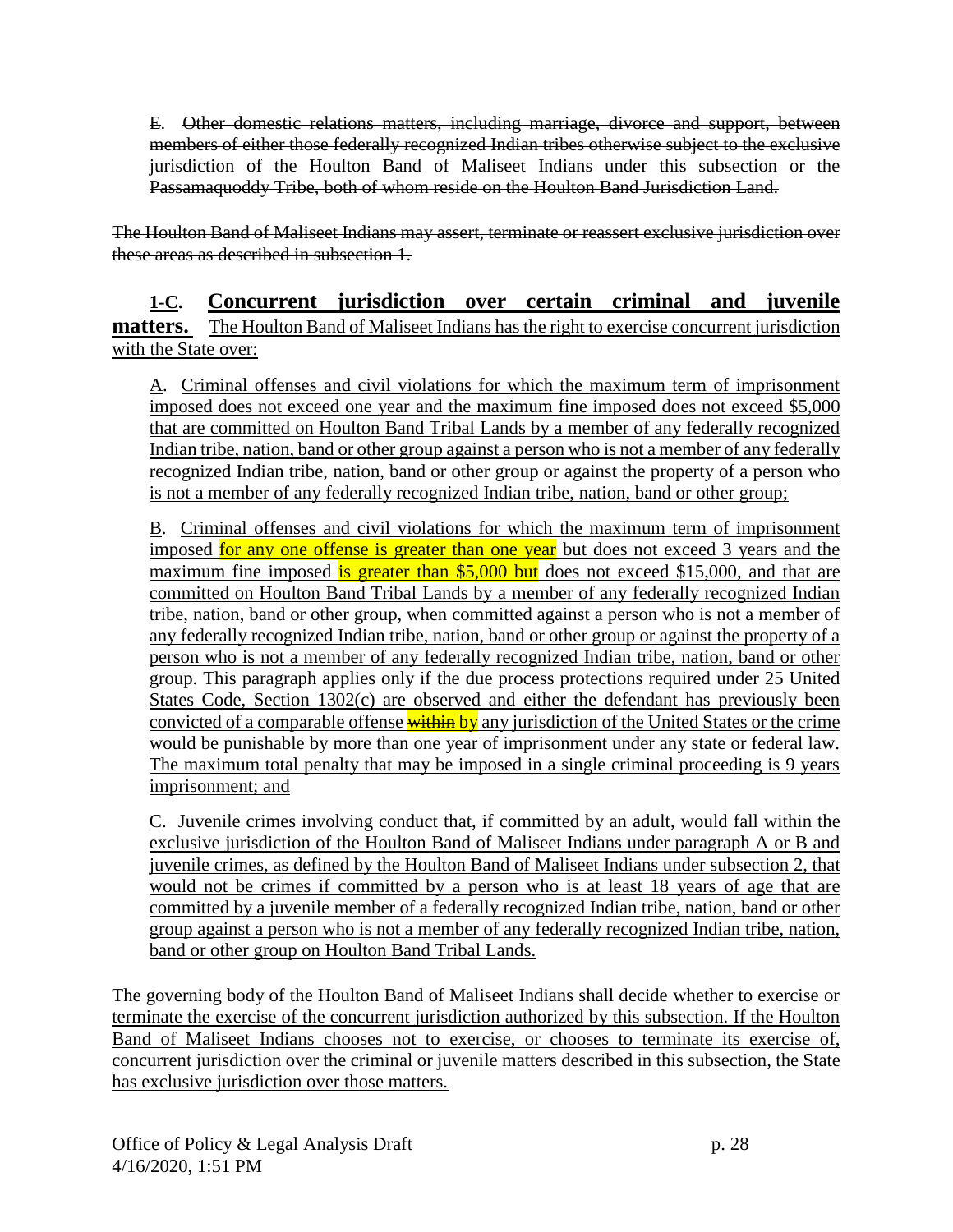**1-D. Exclusive jurisdiction of the State.** Except as provided in subsections 1 and 1-C, all laws of the State relating to criminal offenses and juvenile crimes apply within Houlton Band Tribal Lands, and the State has exclusive jurisdiction over those offenses and crimes.

**2. Definitions of crimes; tribal procedures.** In exercising its exclusive jurisdiction under subsection 1, paragraphs A and B, the Houlton Band of Maliseet Indians is deemed to be enforcing tribal law of the Houlton Band of Maliseet Indians. The definitions of the criminal offenses and juvenile crimes and the punishments applicable to those criminal offenses and juvenile crimes over which the Houlton Band of Maliseet Indians has exclusive jurisdiction under this section are governed by the laws of the State. Issuance and execution of criminal process are also governed by the laws of the State.The Houlton Band of Maliseet Indians has authority to define all crimes, civil violations and juvenile offenses committed on Houlton Band Tribal Lands over which the Houlton Band of Maliseet Indians has exclusive or concurrent jurisdiction under subsection 1 or 1-C. The procedures for the establishment and operation of tribal forums created to effectuate the purposes of this section are governed by federal statute, including, without limitation, the provisions of 25 United States Code, Sections 1301 to 1303 and rules and regulations generally applicable to the exercise of criminal jurisdiction by Indian tribes on federal Indian reservations.

The definitions of the criminal offenses and juvenile crimes and the punishments applicable to those criminal offenses and juvenile crimes over which the State has exclusive or concurrent jurisdiction under this section are governed by the laws of the State. Issuance and execution of criminal process are also governed by the laws of the State.

**3. Lesser included offenses in state courts.** In any criminal proceeding in the courts of the State in which a criminal offense under the exclusiveconcurrent jurisdiction of the Houlton Band of Maliseet Indians constitutes a lesser included offense of the criminal offense charged, the defendant may be convicted in the courts of the State of the lesser included offense. A lesser included offense is as defined under the laws of the State.

**4. Double jeopardy; collateral estoppel.** A prosecution for a criminal offense or juvenile crime over which the Houlton Band of Maliseet Indians has exclusive or concurrent jurisdiction under this section does not bar a prosecution for a criminal offense or juvenile crime arising out of the same conduct over which the State has exclusive or concurrent jurisdiction. A prosecution for a criminal offense or juvenile crime over which the State has exclusive or concurrent jurisdiction does not bar a prosecution for a criminal offense or juvenile crime arising out of the same conduct over which the Houlton Band of Maliseet Indians has exclusive or concurrent jurisdiction under this section. The determination of an issue of fact in a criminal or juvenile proceeding conducted in a tribal forum does not constitute collateral estoppel in a criminal or juvenile proceeding conducted in a state court. The determination of an issue of fact in a criminal or juvenile proceeding conducted in a state court does not constitute collateral estoppel in a criminal or juvenile proceeding conducted in a tribal forum.

**5. Houlton Band Jurisdiction Land.** For the purposes of this section, "Houlton Band Jurisdiction Land" means only the Houlton Band Trust Land described as follows: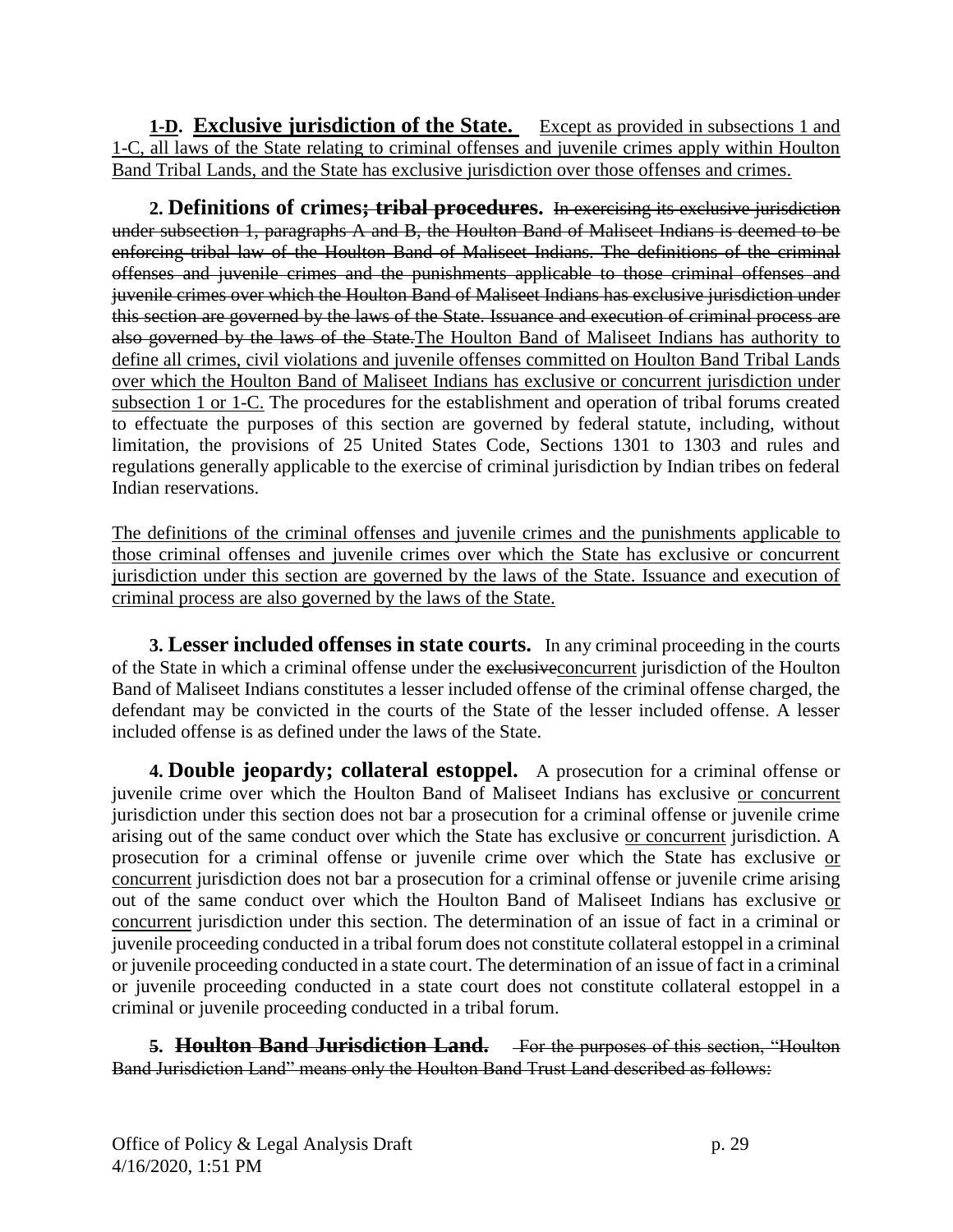A. Lands transferred from Ralph E. Longstaff and Justina Longstaff to the United States of America in trust for the Houlton Band of Maliseet Indians, located in Houlton, Aroostook County and recorded in the Aroostook County South Registry of Deeds in Book 2144, Page 198; and

B. Lands transferred from F. Douglas Lowrey to the United States of America in trust for the Houlton Band of Maliseet Indians, located in Houlton and Littleton, Aroostook County and recorded in the Aroostook County South Registry of Deeds in Book 2847, Page 114.

The designation of Houlton Band Jurisdiction Land in this subsection in no way affects the acquisition of additional Houlton Band Trust Land pursuant to applicable federal and state law, nor limits the Houlton Band of Maliseet Indians from making additional requests that portions of the trust land be included in this subsection.

**6. Effective date; full faith and credit.** This section takes effect only if the State, the Passamaquoddy Tribe and the Penobscot Nation agree to give full faith and credit to the judicial proceedings of the Houlton Band of Maliseet Indians and the Houlton Band of Maliseet Indians agrees to give full faith and credit to the judicial proceedings of the State, the Passamaquoddy Tribe and the Penobscot Nation.

**Sec. 1716.** 30 MRSA §6209-D, as enacted by PL 2009, c. 384, Pt. C, §1 and affected by §2, is amended to read:

# **§ 6209-D.Full faith and credit**

The Passamaquoddy Tribe, the Penobscot Nation and the State shall give full faith and credit to the judicial proceedings of the Houlton Band of Maliseet Indians.

The Passamaquoddy Tribe, the Penobscot Nation and the Houlton Band of Maliseet Indians shall give full faith and credit to the judicial proceedings of the Passamaquoddy Tribe, the Penobscot Nation and the State.

The Penobscot Nation, the Houlton Band of Maliseet Indians and the State shall give full faith and credit to the judicial proceedings of the Passamaquoddy Tribe.

The Passamaquoddy Tribe, the Houlton Band of Maliseet Indians and the State shall give full faith and credit to the judicial proceedings of the Penobscot Nation.

**Sec. <b>1817.** 30 MRSA §6210, as amended by PL 1995, c. 388, §7 and affected by §8, is further amended to read:

# **§ 6210.Law enforcement on Indian reservations and within Indian territory Houlton Band Tribal Lands, Passamaquoddy Tribal Lands and Penobscot Tribal Lands**

**1. Exclusive authority of tribal law enforcement officers.** Law enforcement officers appointed by the Houlton Band of Maliseet Indians, the Passamaguoddy Tribe and the Penobscot Nation have exclusive authority to enforce, within their respective Indian territories, ordinances adopted under section 6206 and section 6207, subsection 1, and to enforce, on their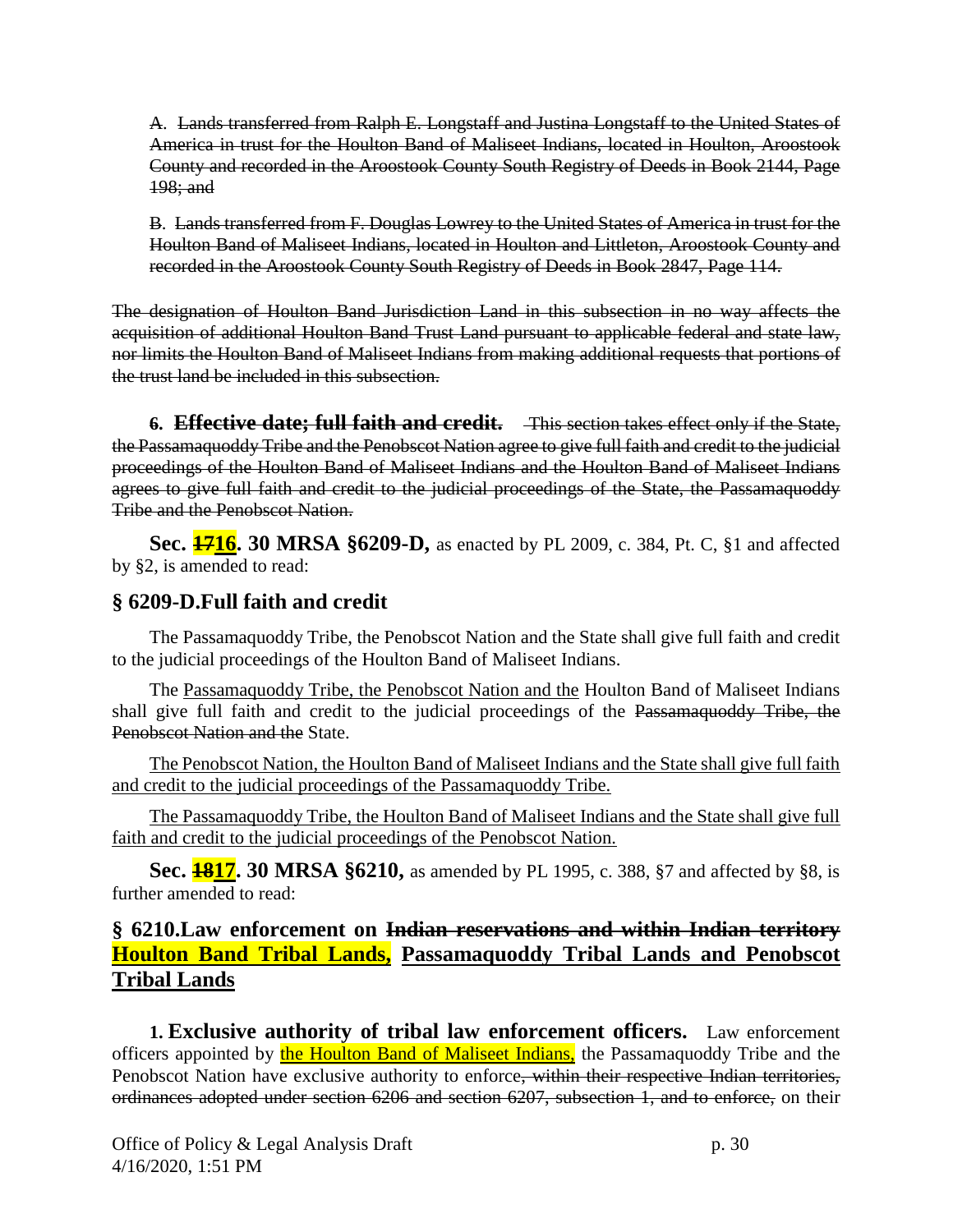respective Indian reservationstribal lands, and the criminal, juvenile, civil and domestic relations laws over which the **Houlton Band of Maliseet Indians, the** Passamaquoddy Tribe or the Penobscot Nation have jurisdiction under section 6209-A, subsectionsubsections 1 and 1-A and section 6209- B, subsectionsubsections 1,and 1-A respectively.

**1-A. Appointment of tribal law enforcement officers.** The Houlton Band of Maliseet Indians, the Passamaquoddy Tribe, and the Penobscot Nation may appoint law enforcement officers who have the authority to enforce the laws of the State that are applicable within tribal lands. This section does not limit the appointment or existing authority of tribal officers under tribal law or affect the performance of federal duties by tribal officers.

**2. Joint authority of tribal and state law enforcement officers.** Law enforcement officers appointed by the **Houlton Band of Maliseet Indians, the** Passamaquoddy Tribe or the Penobscot Nation have the authority within their respective Indian territoriestribal lands and state and county law enforcement officers have the authority within both Indian territoriestribal lands to enforce rules or regulations adopted by the commission under section 6207, subsection 3 and to enforce all laws of the State other than those over which the Passamaquoddy Tribe or the Penobscot Nationthe State has exclusive or concurrent jurisdiction under sectionsections 6209-A, subsection 1 and section 6209-B, and 6209-C, subsection 1, respectively.

**3. Agreements for cooperation and mutual aid.** This section does not prevent the Houlton Band of Maliseet Indians, the Passamaquoddy Tribe or the Penobscot Nation and any state, county or local law enforcement agency from entering into agreements for cooperation and mutual aid.

**4. Powers and training requirements.** When enforcing applicable State law, Law law enforcement officers appointed by the Houlton Band of Maliseet Indians, the Passamaquoddy Tribe and the Penobscot Nation possess the same powers and are subject to the same duties, limitations and training requirements as other corresponding law enforcement officers under the laws of the State.

**Sec. 1918. 30 MRSA §6211, sub-§1,** as amended by PL 2009, c. 384, Pt. A, §3 and affected by §4, is further amended to read:

**1. Eligibility generally.** The Passamaquoddy Tribe, the Penobscot Nation and the Houlton Band of Maliseet Indians are eligible for participation and entitled to receive benefits from the State under any state program that provides financial assistance to all municipalities as a matter of right. Such entitlement must be determined using statutory criteria and formulas generally applicable to municipalities in the State. To the extent that any such program requires municipal financial participation as a condition of state funding, the share for the Passamaquoddy Tribe, the Penobscot Nation or the Houlton Band of Maliseet Indians may be raised through any source of revenue available to the respective tribe, nation or band, including but without limitation taxation to the extent authorized within its respective Indian territorytribal lands. In the event that any applicable formula regarding distribution of money employs a factor for the municipal real property tax rate, and in the absence of such tax within the Indian territorytribal lands, the formula applicable to such Indian territorytribal lands must be computed using the most current average

Office of Policy  $&$  Legal Analysis Draft p. 31 4/16/2020, 1:51 PM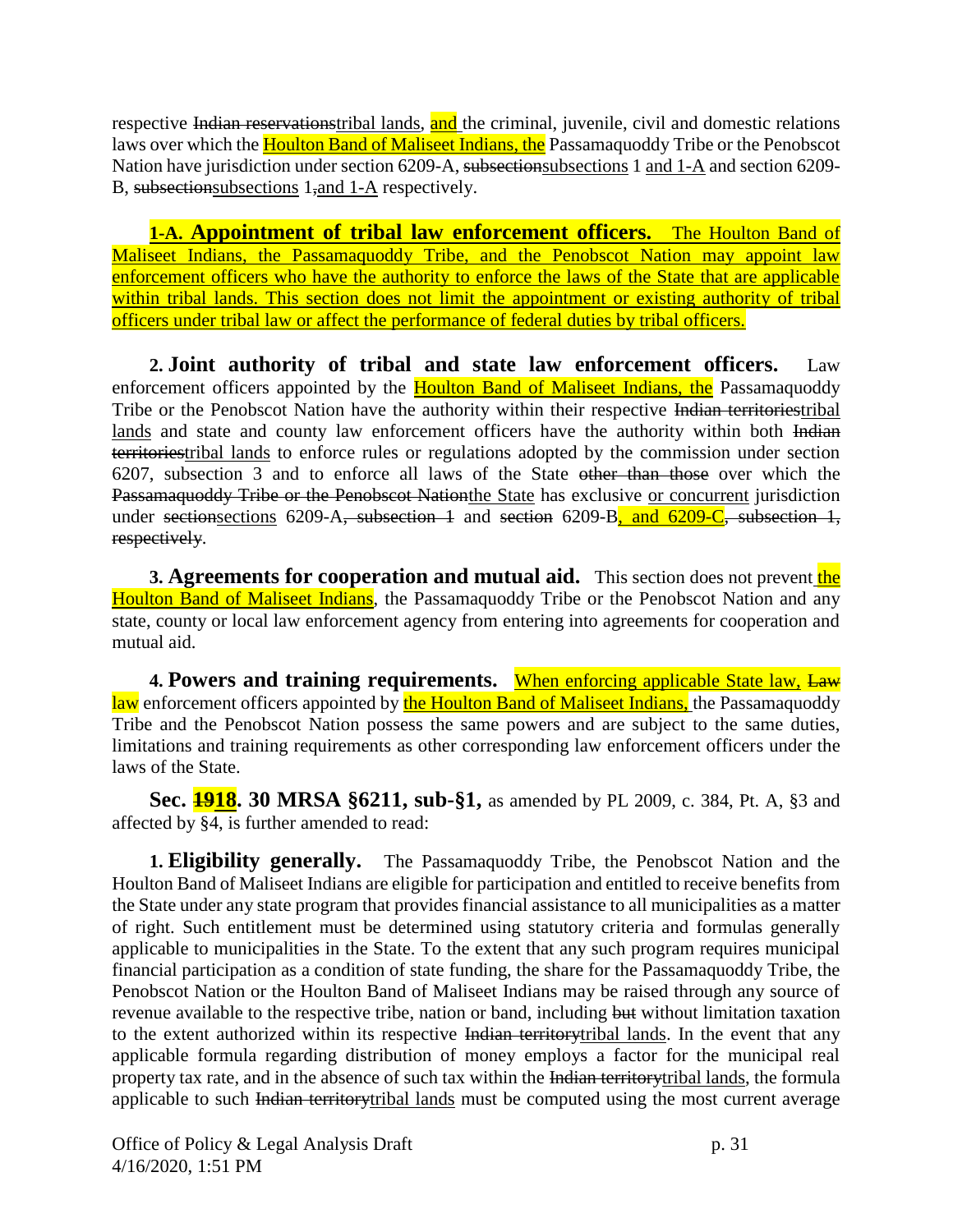equalized real property tax rate of all municipalities in the State as determined by the State Tax Assessor. In the event any such formula regarding distribution of money employs a factor representing municipal valuation, the valuation applicable to such Indian territorythe tribal lands must be determined by the State Tax Assessor in the manner generally provided by the laws of the State as long as property owned by or held in trust for a tribe, nation or band and used for governmental purposes is treated for purposes of valuation as like property owned by a municipality.

**Sec. 2019. 30 MRSA §6211, sub-§4,** as amended by PL 2009, c. 384, Pt. A, §3 and affected by §4, is further amended to read:

**4. Eligibility of individuals for state funds.** Residents of the Indian territories or Houlton Band Trust Landtribal lands are eligible for and entitled to receive any state grant, loan, unemployment compensation, medical or welfare benefit or other social service to the same extent as and subject to the same eligibility requirements applicable to other persons in the State as long as in computing the extent to which any person is entitled to receive any such funds any money received by such person from the United States within substantially the same period of time for which state funds are provided and for a program or purpose substantially similar to that funded by the State is deducted in computing any payment to be made by the State.

**Sec. 2120. 30 MRSA §6213,** as enacted by PL 1979, c. 732, §§1 and 31, is amended to read:

## **§ 6213.Approval of prior transfers**

**1. Approval of tribal transfers.** Any transfer of land or other natural resources located anywhere within the State, from, by, or on behalf of any Indian nation, or tribe or band of Indians, including but without limitation any transfer pursuant to any treaty, compact or statute of any state, which transferthat occurred prior to the effective date of this ActOctober 10, 1980, shall beis deemed to have been made in accordance with the laws of the State.

**2. Approval of certain individual transfers.** Any transfer of land or other natural resources located anywhere within the State, from, by or on behalf of any individual Indian, which that occurred prior to December 1, 1873, including but without limitation any transfer pursuant to any treaty, compact or statute of any state, shall beis deemed to have been made in accordance with the laws of the State.

**Sec.** 2221. 30 MRSA §6214, as enacted by PL 1979, c. 732, §§1 and 31, is amended to read:

## **§ 6214.Tribal school committees**

The Passamaquoddy Tribe and, the Penobscot Nation and the Houlton Band of Maliseet Indians are authorized to create respective tribal school committees, in substitution for the committees heretofore provided for under the laws of the State. Such tribal school committees shall operate under the laws of the State applicable to school administrative units. The presently constituted tribal school committee of the respective tribe or nation shall continuePassamaquoddy Tribe or Penobscot Nation constituted on October 10, 1980, continues in existence and shall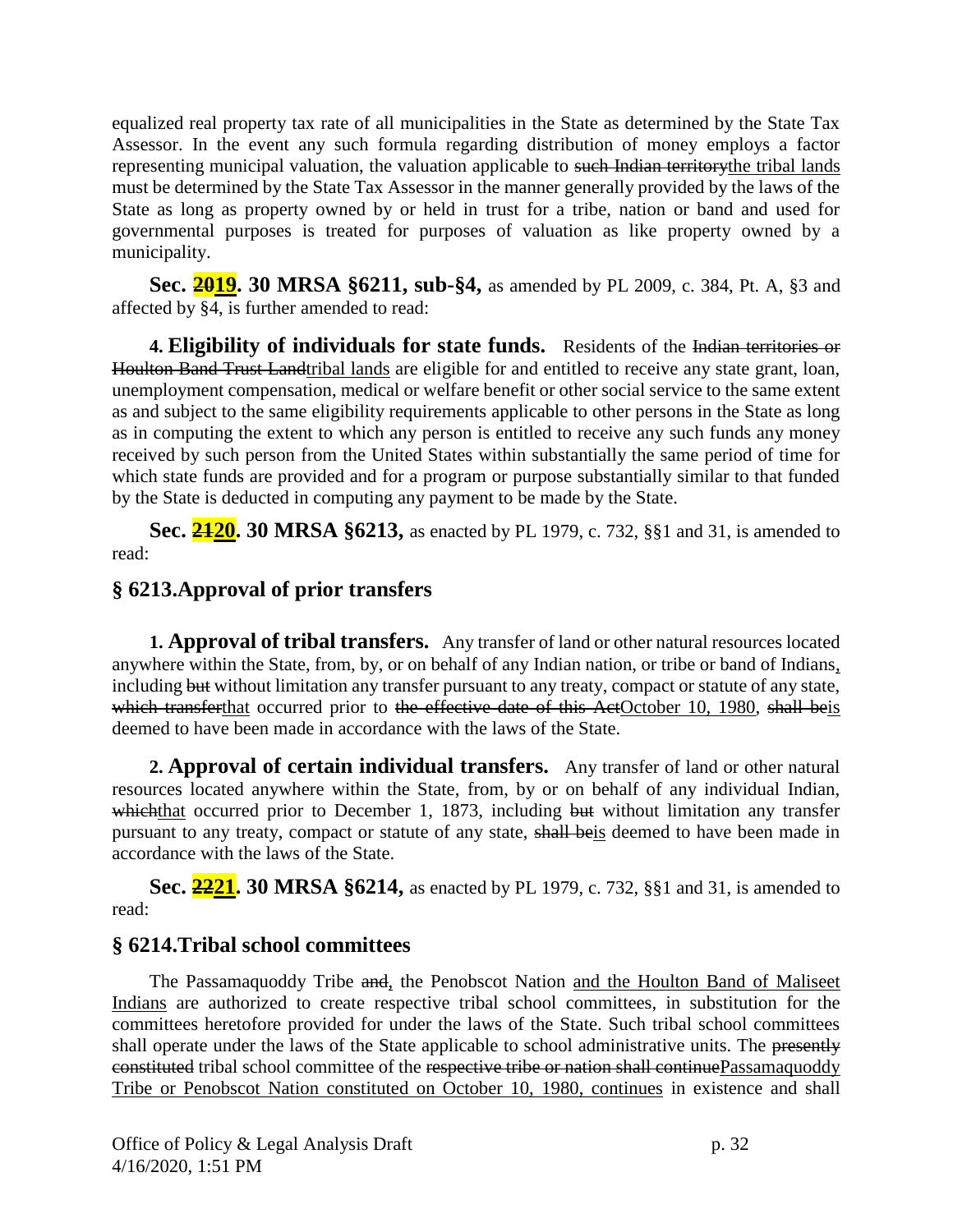exercise all the authority heretofore vested by law in it until such time as the respective tribe or nation creates the tribal school committee authorized by this section.

**Sec. 2322. 30 MRSA §6215** is enacted to read:

# **§ 6215. Civil legislative jurisdiction**

The Passamaquoddy Tribe, the Penobscot Nation and the Houlton Band of Maliseet Indians have exclusive authority to exercise civil legislative jurisdiction within their respective tribal lands over members of any federally recognized Indian tribe, nation, band or other group as well as any person who is not a member of any federally recognized Indian tribe, nation, band or other group.

The governing body of the Passamaquoddy Tribe, the Penobscot Nation and the Houlton Band of Maliseet Indians, respectively, shall decide whether to exercise or terminate the exercise of the exclusive jurisdiction authorized by this section. If the governing body of the Passamaquoddy Tribe, the Penobscot Nation or the Houlton Band of Maliseet Indians chooses not to exercise, or chooses to terminate its exercise of, exclusive jurisdiction over the civil legislative matters described in this section, the State has exclusive jurisdiction over those matters.

**Sec. 2423. 30 MRSA §6216** is enacted to read:

# **§ 6216. Federal laws apply; do not affect or preempt the laws of this State**

Except for laws that conflict with the criminal and juvenile jurisdiction described in this chapter:

**1. Federal laws apply.** For the purposes of United States Public Law 96-420, Section 6(h), any law or regulation of the United States that accords a special status or right to, or relates to a special status or right of, any Indian, Indian nation, tribe or band of Indians, Indian lands, Indian reservations, Indian country, Indian territory or land held in trust for Indians applies to the Passamaquoddy Tribe, the Penobscot Nation and the Houlton Band of Maliseet Indians and their members and is deemed not to affect or preempt the civil, criminal or regulatory jurisdiction of this State, including, without limitation, laws of this State relating to land use or environmental matters; and

**2. Federal laws enacted after October 10, 1980.** For the purposes of United States Public Law 96-420, Section 16(b), the provisions of any federal law enacted after October 10, 1980 for the benefit of Indians, Indian nations or tribes or bands of Indians apply to the Passamaquoddy Tribe, the Penobscot Nation and the Houlton Band of Maliseet Indians and their members and is deemed not to affect or preempt the application of the laws of this State, including application of the laws of this State to lands owned by or held in trust for Indians or Indian nations, tribes or bands of Indians, regardless of whether such federal law is specifically made applicable within this State.

**Sec. 2524. Contingent effective date.** This Act takes effect 120 days after adjournment of the Second Regular Session of the 129th Legislature only if, within 90 days after the adjournment of the Second Regular Session of the 129th Legislature, the Secretary of State receives written certification from: the Joint Tribal Council of the Passamaquoddy Tribe that the tribe has agreed to the provisions of this Act; the Governor and the Council of the Penobscot Nation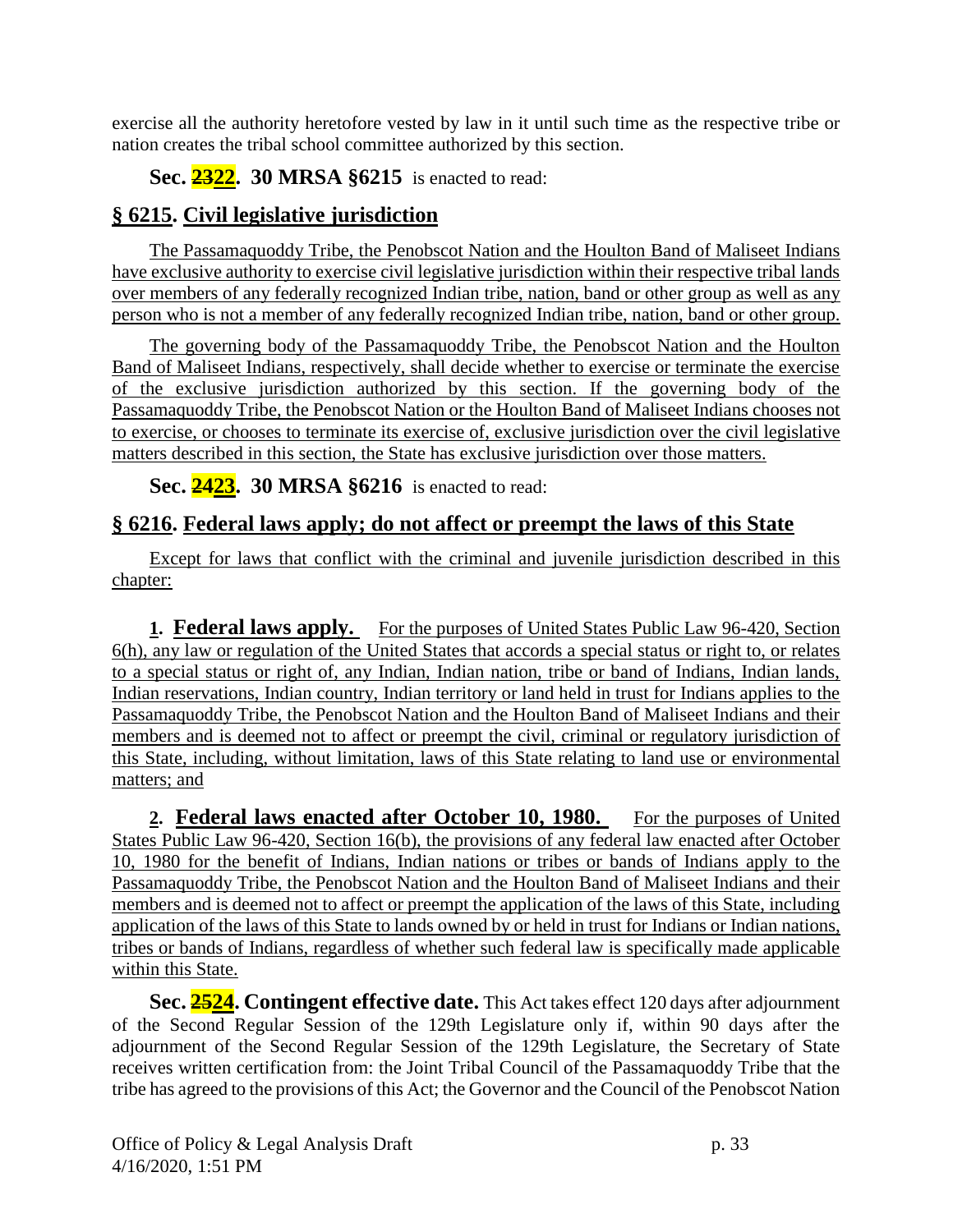that the nation has agreed to the provisions of this Act; and the Houlton Band Council of the Houlton Band of Maliseet Indians that the band has agreed to the provisions of this Act, copies of which must be submitted by the Secretary of State to the Secretary of the Senate, the Clerk of the House and the Revisor of Statutes.

## **SUMMARY**

This amendment makes the following changes:

- 1) It clarifies and simplifies the definition of "federal law";
- 2) It adds language to the definition of "Houlton Band Tribal Land" to reference future acquired land;
- 3) It removes references to specific tracts of land in the description of Passamaquoddy Tribal Lands;
- 4) It removes the language describing takings of tribal land by the State and the United States;
- 5) It removes language requiring the Houlton Band of Maliseet Indians to file certified copies of instruments creating a trust with the Maine Secretary of State;
- 6) It removes language stating that Houlton Band of Maliseet Indians Trust lands lawfully transferred to any person or entity cease to be Trust Lands;
- 7) It adds a reference to the Houlton Band of Maliseet Indians to the language describing the power of the Tribes to sue and be sued in State courts;
- 8) It adds a reference to the Houlton Band of Maliseet Indians to the language describing sovereign immunity, and also removes the language limiting sovereign immunity to situations in which the tribe is acting in its governmental capacity;
- 9) It removes the section describing the law enforcement powers of the Houlton Band of Maliseet Indians and adds language referencing the Band to the section describing law enforcement on the Passamaquoddy and Penobscot tribal lands;
- 10) It adds language to the section describing the hunting and fishing rights of tribes to reference "fishing, hunting, trapping and other taking of wildlife";
- 11) It clarifies that the jurisdiction of the commission to regulate certain fishing activities does not include sustenance fishing within the boundaries of tribal land;
- 12) It clarifies that the Tribes and the State have concurrent jurisdiction to tax nontribal citizens on tribal lands, unless preempted;
- 13) It removes the language establishing and describing the Houlton Band Tax Fund;
- 14) It clarifies that criminal jurisdiction over crimes and civil violations for which the maximum term imposed does not exceed one year and the maximum fine imposed does not exceed \$5,000 and that are committed by a tribal member against a nontribal member on Passamaquoddy tribal lands is concurrently held by the Tribe and the state;
- 15) It clarifies that criminal jurisdiction over crimes and civil violations for which the maximum term imposed exceeds one year but does not exceed 3 years and for which the maximum fine imposed exceeds \$5,000 but does not exceed \$15,000 and that are committed by a tribal member against a nontribal member on Passamaquoddy tribal lands is concurrently held by the Tribe and the state;
- 16) It clarifies that criminal jurisdiction over juvenile crimes that if committed by an adult would fall under the exclusive jurisdiction of the Passamaquoddy Tribe and juvenile crimes that would not be crimes if committed by a person at least 18 years of age and that

Office of Policy & Legal Analysis Draft p. 34 4/16/2020, 1:51 PM